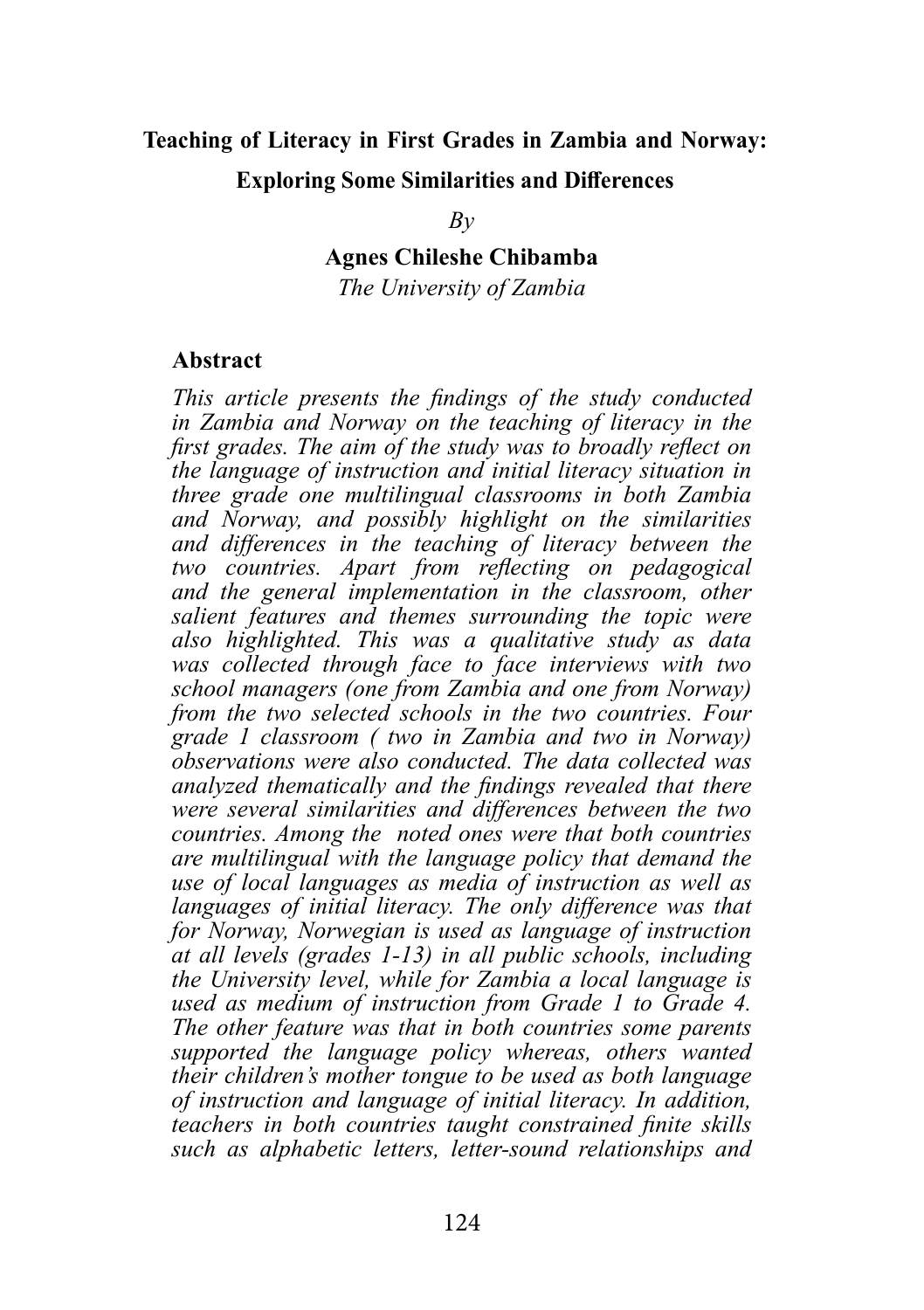*how one sound blended with others to form syllables, and slow learners were taken care of by receiving remedial work. Another similarity was that there were talking walls and teaching and learning materials in both countries although for Zambia, serious inadequacy of teaching and learning materials was noted. On the issue of helping children from different language backgrounds other than Cinyanja, results showed that there was no specific policy in Zambia that explained how teachers should be helping pupils in schools that were not speakers of language used to teach initial literacy, while Norway has a sounding policy of helping the minority speaking pupils without sufficient language skills in Norwegian. In both countries there was mutual collaboration between the schools and the community. Finally, the paper commended the working collaboration that exist between the two countries, and recommended for continuity and support from both parties in aspects of good pedagogical practices. Zambia should also emulate Norway in formulating inclusive language policies that do not disadvantage the minority languages in terms of teaching initial literacy.* 

*Key Terms:* Literacy teaching, language policy, local language, language of instruction, initial literacy, first grade learners

## **Introduction**

The present article reflects on the teaching of literacy using indigenous local languages as medium of instruction in the first grades in Zambia and Norway. It starts with a discussion on the importance of the first language in the teaching of initial literacy. This is followed by a brief discussion on language policies in Zambia and Norway before the similarities and differences in terms of pedagogical and implementation of literacy in the two countries are presented. In addition, other salient features and themes surrounding the topic in the two countries are presented. The article highlights certain themes that may be a learning point for both countries under discussion.

## **Language Policy in Zambia**

Zambia is a multilingual and multiethnic country whose sociolinguistic landscape has been brought about through migration and imperialism.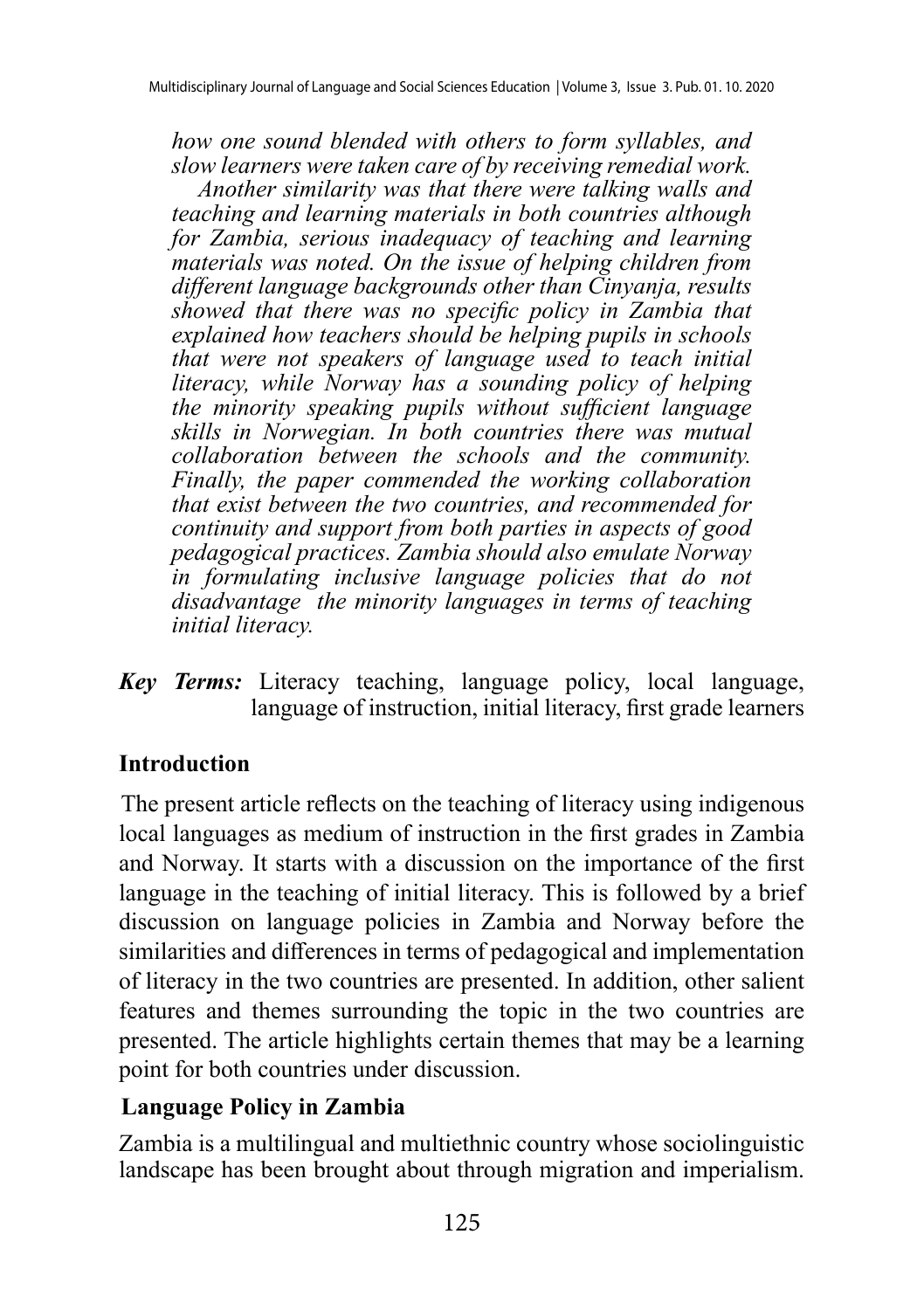#### Chanda and Mkandawire (2013) noted that;

*The exact number of Zambian languages is not known although many texts claim that Zambia has 73 languages or 73 languages and dialects. The figure 73 languages is probably due to a non-distinction between language and dialect using the criterion of mutual intelligibility. If this criterion was used, the number of Zambian languages would probably be about 20 or 30 only (P. viii).*

Ohannessian and Kashoki (1978) further contended that, there are 73 languages and dialects, approximately 20 of them are said to be mutually intelligible while others are not (Ohannessian and Kashoki, 1978). Out of the existing languages in Zambia, seven of them (Bemba, Nyanja, Tonga, Lozi, Luvale, Lunda and Kaonde) are used as official regional languages and are used in local courts, education, media and parliament among other domains (Kashoki, 1990; Kashoki, 1978; Ohannessian and Kashoki, 1978; Mkandawire, 2015). The current education language policy in Zambia demands for the use of local languages as media of instruction and also as languages of initial literacy in the first grades (MESVTEE, 2013). According to the new Literacy Framework, a local language is to be used as medium of instruction from grade 1 to 4. Oral English language is introduced as a subject at Grade 2 but continues to be used as a language of instruction from Grade 5 to tertiary level.

In 2014, Zambia adopted and implemented the Primary Literacy Program (PLP). In PLP, the Grade 1 literacy course is guided by the phonics-based approach with the five key competencies (phonemic awareness, phonics, vocabulary, fluency and comprehension) that emphasizes beginning teaching of letter-sounds in familiar language, blending sounds into syllables and forming words (Chileshe et al, 2018). The methodology involves introducing letter-sounds scoped and sequenced from simple to complex in each familiar language. The PLP replaced the Primary Reading Programme (PRP), an initiative which was introduced in 1999 to improve literacy levels among Zambian school children (Chibamba, 2012). However, as Mwansa (2017) postulated, PRP proved to be ineffective in developing reading fluency in Zambian languages because the transition to English was too abrupt, just after a year. Chileshe et al (2018, p. 84) stated that replacing PRP by PLP therefore meant to facilitate acquisition of literacy skills, which have been seen to be falling among primary school going children even after the introduction of PRP. PLP was developed in order to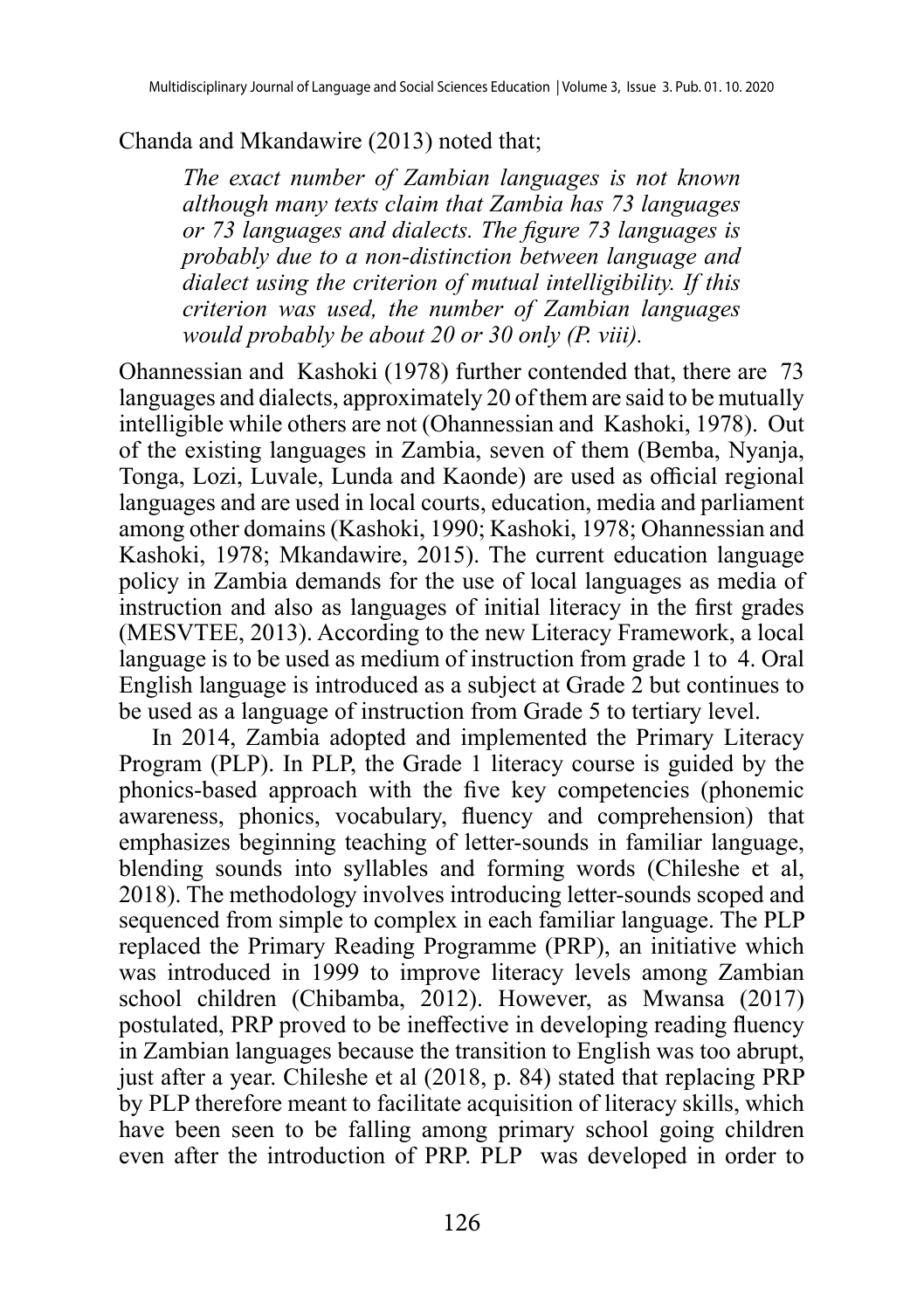address the weaknesses under PRP and improve literacy levels among learners in primary schools. PLP therefore focuses on the teaching of initial literacy using the seven prescribed local languages as the media instruction in the early grades.

#### **Language Policy in Norway**

Norway too is a multilingual country with Sami and Norwegian as official languages, and Sami language is protected by the constitution. The [Sami people](https://en.wikipedia.org/wiki/Sami_people) are [indigenous](https://en.wikipedia.org/wiki/Indigenous_people) to Northern Scandinavia, and though they have [largely accepted and adopted](https://en.wikipedia.org/wiki/Language_shift) Norwegian as their language, they have maintained the three main varieties of their language Sami: Northern Sami spoken by most people around 15,000, Lule Sami spoken by around 500 people and South Sami spoken by around 300 people. Even though Sami language is considered as an official language, the most widely spoken language in [norway](https://en.wikipedia.org/wiki/Norway) is Norwegian and there are two written standard forms of Norwegian: Bokmål, by far the most frequently used, and Nynorsk. Sami which is a minority language, is used by a smaller group of people living up north in the country and used as an administrative language in six municipalities alongside the two standard forms of Norwegian (Banda et al, 2012; Statistics Norway, 2010; Todal, 1998 and the Constitution of Norway, Article 108).

Norwegian is the main language spoken in Norway, and the primary language of instruction at all levels of education. Even though there is a difference in language policy for immigrant minorities and for indigenous population, the national education policy demands that Norwegian should be the language of instruction at all levels (grades 1-13) in public schools, including the University level (Mullis et al, 2011). The Sámi population speaks and writes one or possibly two of the three Sámi languages mentioned above. However, in some schools, Sámi is the language of instruction (Banda et al, 2012; Mullis et al, 2011) .

It is also important to understand that in Norway the language used for initial literacy education depends on the age of the learner and mother tongue. Norwegian is normally the language of initial literacy and also the language of instruction (Banda et al, 2012, pp. 17 and 27) for those starting grade 1. In this study the language of instruction is the language that is used to teach across all subjects, while the language of initial literacy is used to teach reading and writing in local language.

Even though Zambia and Norway appear to have different education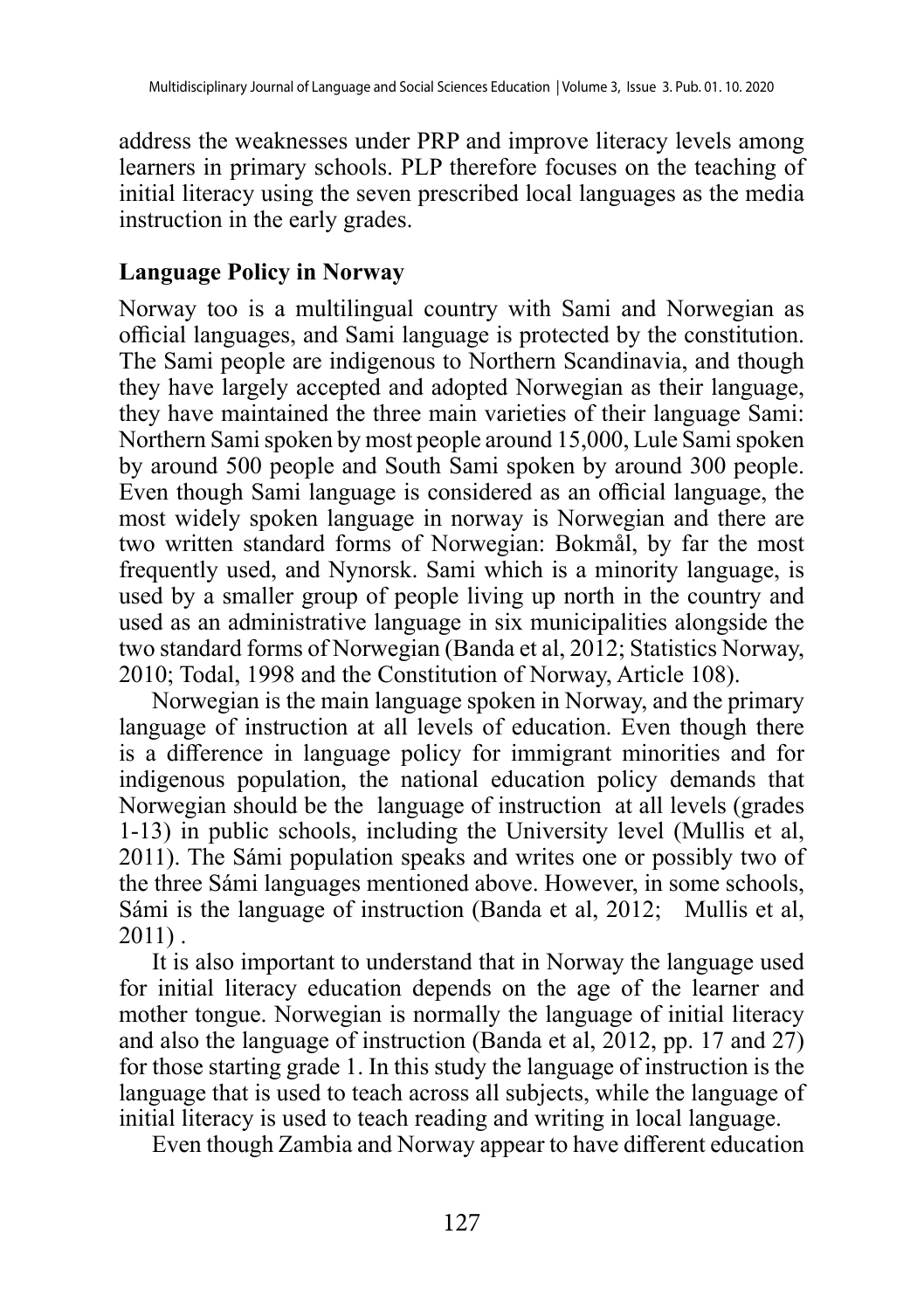language policies, the two countries share common challenges in terms of pedagogical and the general implementation in the classroom. The aim of this study therefore is to explore the language of instruction and initial literacy situation in the two countries (Zambia and Norway), and broadly highlight on the similarities and differences in the teaching of initial literacy between the two counties. Apart from discussing pedagogical and the general implementation in the classroom, other salient features and themes surrounding the topic have been discussed in this paper.

#### **Importance of Familiar Language in Teaching Literacy**

The importance of literacy in early childhood cannot be ignored because it is the foundation for learning and academic achievement later in a person's life (Mkandawire, 2018). Without literacy, certain subject areas are inaccessible. In line with this, some scholars (Hamilton et al, 2016, p. 401) state that learning to read in the early years of education provides a foundation for later literacy development and academic success. In Zambia, literacy is a major part of the school curriculum and is the responsibility of government to see that every child is able to read and write by the end of the primary education. Reading and writing skills are not just important in education but also in social life (Silavwe et al, 2019). This is why the government of the republic of Zambia in 2013 decided to come up with the new Curriculum Literacy Framework which aims at improving the reading standards among the school going children through the teaching of literacy using local languages as media of instruction. Norway too use Norwegian (a local language) as the language of instruction at all levels in public schools (Banda et al, 2012). In this study, a local language and the first language will be used interchangeably to mean the language of instruction and the language of initial literacy. The teaching of initial literacy using a familiar language as the medium of instruction has proved to be effective in improving literacy levels in children. Once learners have basic literacy skills in the L1, they can begin reading and writing in the L2 by easily transferring the literacy skills they acquired in L1.

A review by Escamilla (2009) on 'Language-Minority Children and Youth' for example, revealed that there is clear evidence that tapping into first-language literacy can confer advantages to English learners. This is because the first-language oral proficiency also influences developmental patterns in second language speech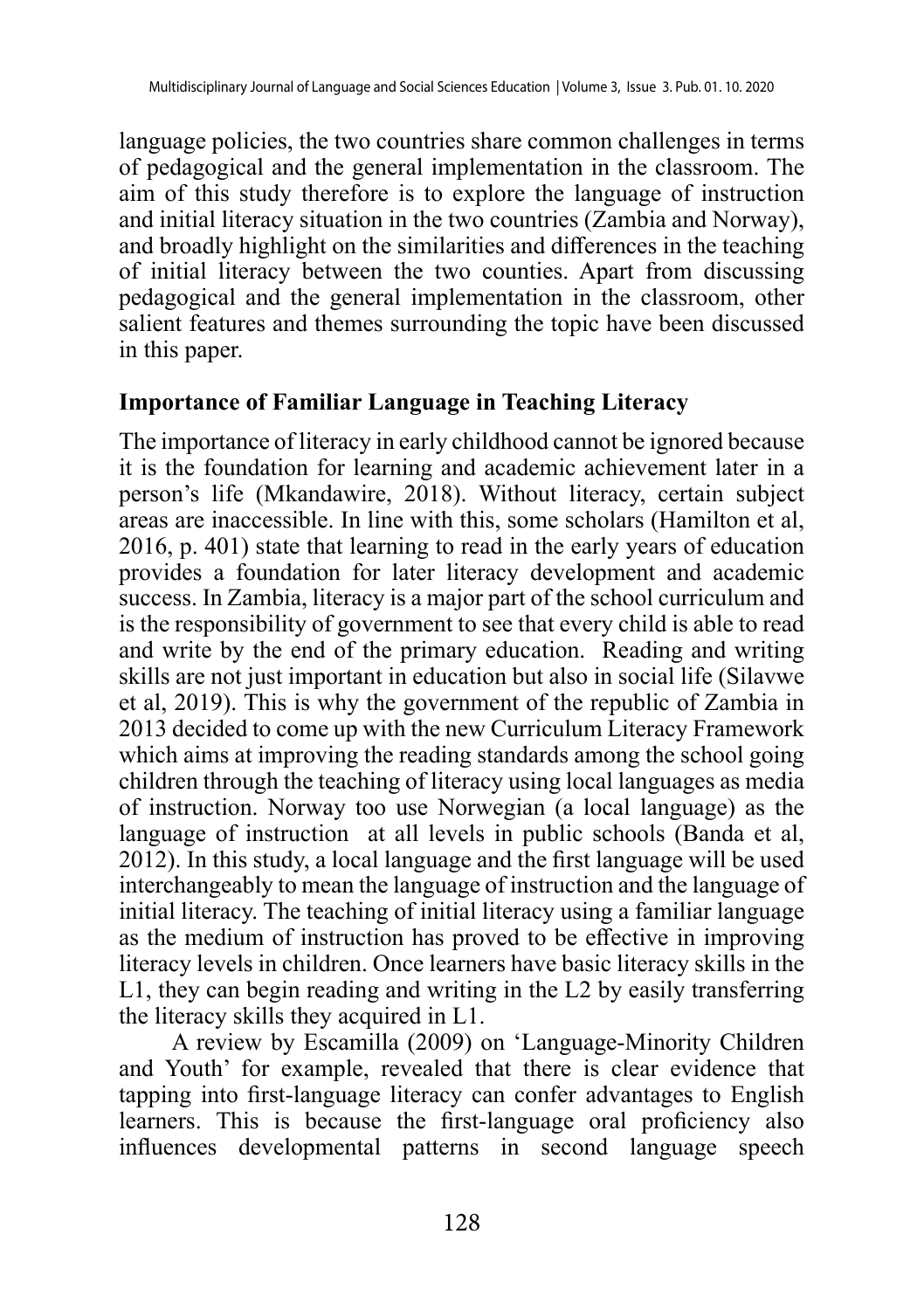discrimination and production. In fact, first language literacy is related to literacy development in English, including word and pseudo word reading, reading comprehension, reading strategies, spelling and writing. Therefore, language minority students who are literate in their first language are likely to be advantaged in the acquisition of English literacy (p. 437). Learning to read is also most efficient when learners know the language used.

In line with this Veii (2003, p.67 ) also stated that "the development of second language literacy skills depends on the extent to which a child's first language skills are developed". Tambulukani and Bus (2011, p. 15) also stated that, "practising reading in a familiar Zambian language is an incentive for learning to read in English. This is probably because a better understanding of the relationship between spelling and phonology in the Zambian language as a result of learning in a familiar language facilitates learning to read in English". Technically, the expectation is that instruction in the local language at the foundation stage will support learners as they progress towards English. This recognizes Zambia as a multi-lingual society, where the use of local languages and English coexist as part of formal and informal communication. Cummins (2007) supported this assertion when he argued that:

> …[T]he relationship between first and second language literacy skills suggests that effective development of primary language literacy skills can provide a conceptual foundation for long-term growth in English literacy skills. This does not imply, however, that transfer of literacy and academic language knowledge will happen automatically; there is usually also a need for formal instruction in the target language to realise the benefits of linguistic transfer (p. 113).

On the same, Escamilla (2009) argued that:

… instructional programs that invest time and resources into the development of the first language literacy are more effective than those that are English medium or English only programs. Language minority students who are literate in their first language are likely to be advantaged in the acquisition of English literacy. In fact, studies that compare bilingual instruction with English-only instruction demonstrate that language-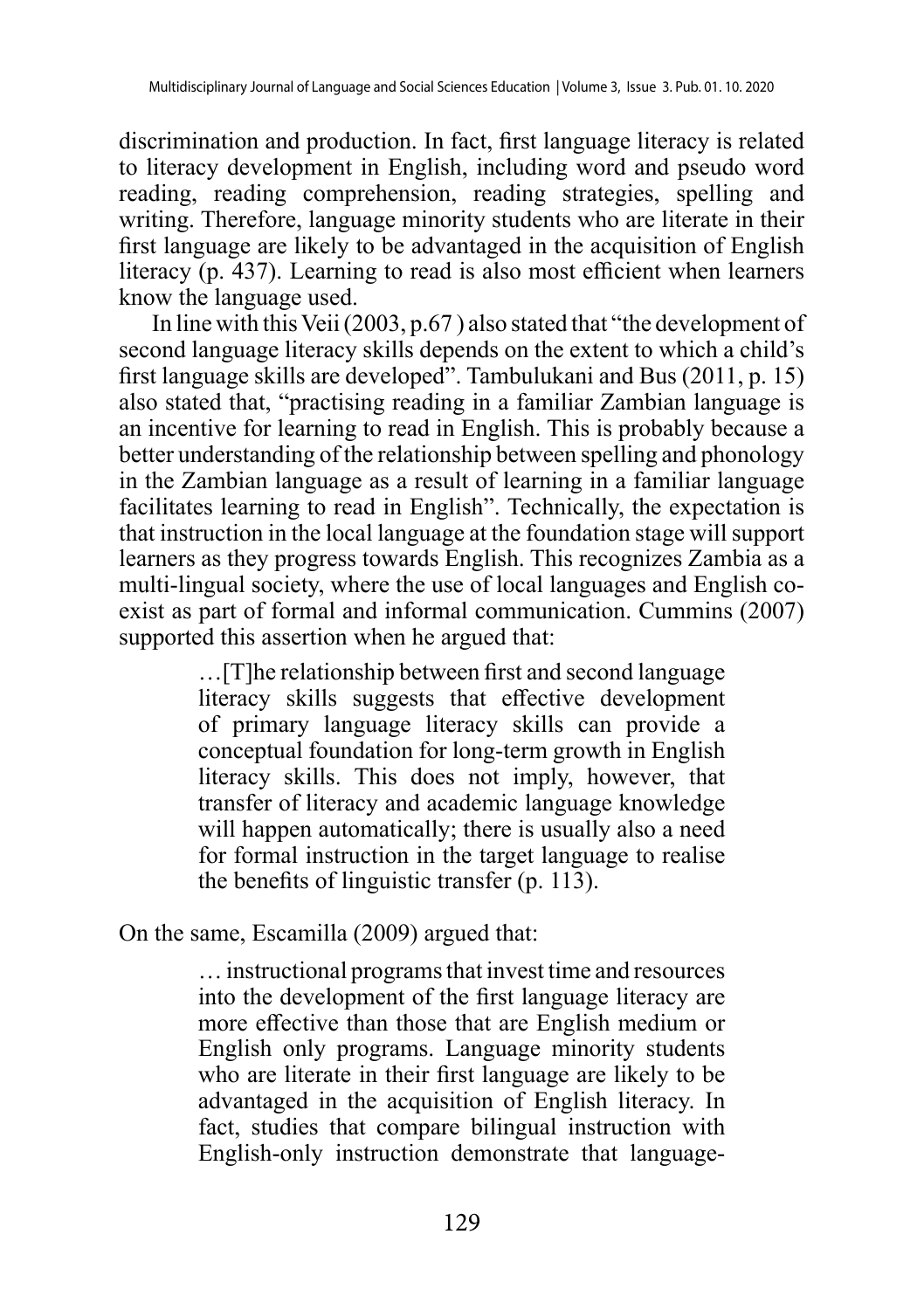minority students instructed in their native language as well as in English perform better, on average, on measures of English reading proficiency than language minority students instructed only in English. This is the case at both elementary and secondary levels. (p. 437).

#### Dixon et al (2010) also argued that:

…typically developing monolingual children display a pattern of errors that reflects their movement through phases or stages of literacy development. Bilingual, or multilingual, children's lexical representations follow a similar pattern with the addition that both, or all, languages, consecutively or simultaneously acquired, impact the representation in the other. Therefore, for children speaking more than one language who are learning to read, spell, and write in English, the orthography in LI must be taken into consideration when examining their reading and spelling acquisition in English (p. 212).

The views expressed by Cummins (2007), Escamilla (2009), Veii (2003), Tambulukani and Bus (2011) and Dixon et al (2010) in their excerpts above advocate for the well-developed bilingualism approach in which serious attention is given to acquiring bilingual literacy. The four scholars disputed a one-size-fits-all approach to literacy development; monolingual lens' of literacy development. Their argument suggest that monolingualism lacks emphasis on children's home languages. Grant, Wong and Osterling (2007) also argued that 'reading instruction in two languages is an important way of reducing the danger of "subtractive bilingualism" in which students lose the first language before acquiring the second' (p. 601). Thus, Grant, Wong and Osterling argued for a stronger emphasis on the children's home language. Therefore, a child's understanding and ability to use his/her familiar language is the first step in acquiring English proficiency and literacy skills.

#### **Methodology**

This was a qualitative study as data was collected through face to face interviews with two school managers (one from Zambia and one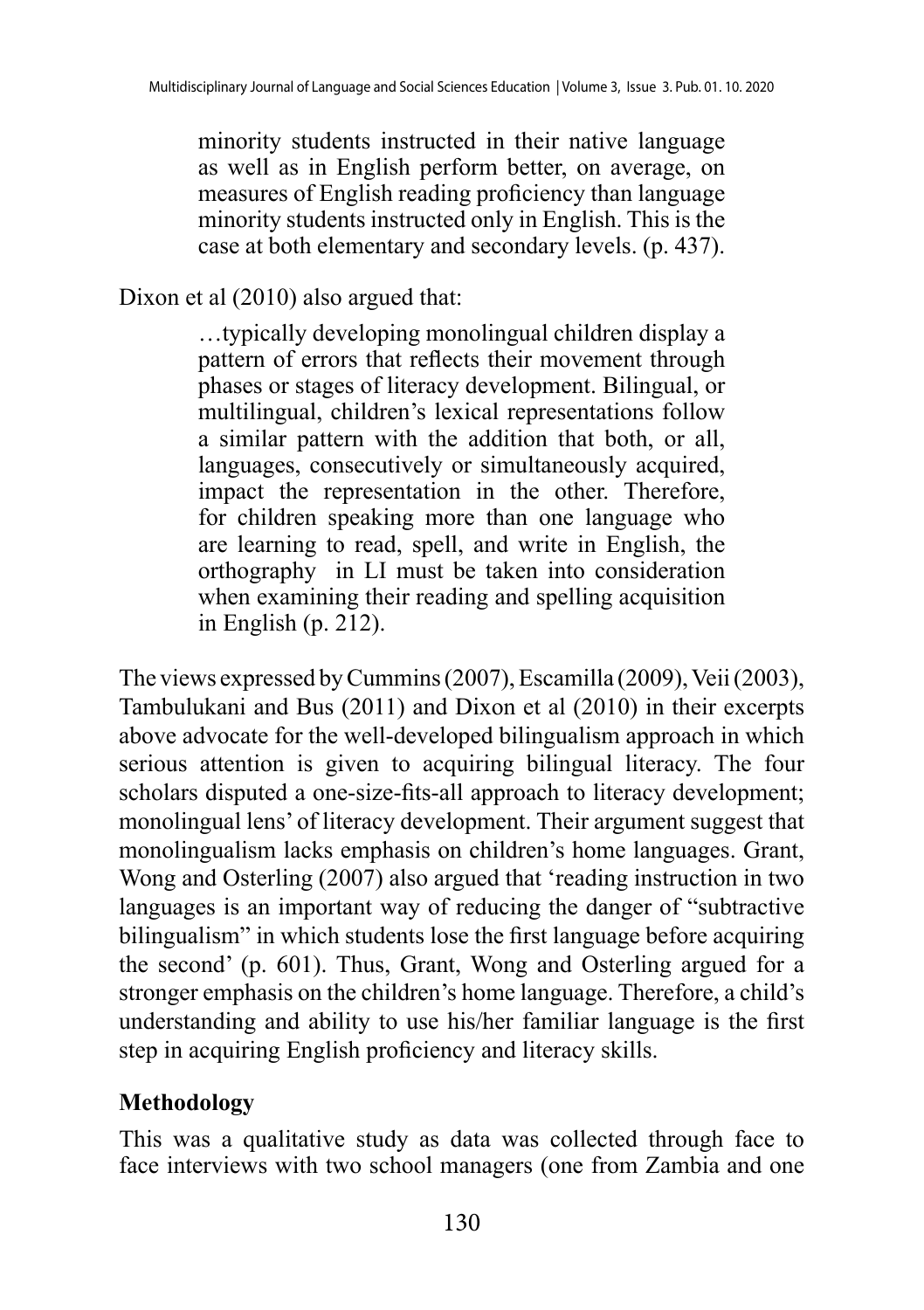from Norway) from the two selected schools in the two countries. Interviews as method of data collection was used because it was more appropriate and allowed face to face interaction between the interviewee and the interviewer. As Cohen (2007) and Yin (2011:133) postulates "all interviews involve interaction between the interviewer and the interviewee." This will further result into a more in-depth data collection and comprehensive understanding. Lesson observation in clasrooms were also carried out. In Zambia two grade 1 classes at one primary school were observed, while the other two grade 1 classes were observed at one school in Norway.

### **The source of information**

Two school managers (one from Zambia and one from Norway) in the selected primary schools were interviewed. In addition, observations were conducted in four grade 1 classrooms ( two in Zambia and two in Norway) in the two selected schools in two countries. Apart from interview and classroom observations, searches for necessary literature related to my study were conducted both online and offline. Some international databases such as JSTOR and Science direct were searched for literature related to the two countries on the use of a local language as language of instruction. Extensive research was done by using institutional repository for University of Zambia which stores huge volumes of data, google scholar and some search engines such google and yahoo. The other data came from the researchers experience as a primary school teacher who has been exposed to the way literacy is taught in both Zambia and Norway. The main aim for all this was to gain an insight about the general impression of what goes on in both Zambian and Norwegian first grades classrooms, and probably try to compare the two countries.

## **Findings**

The first part in this section presents the findings from Norway in line with the reflective themes and questions as they appear in this section as posed below:

1. What was the general feeling of parents about the use of Norwegian as the language of instruction in all public schools?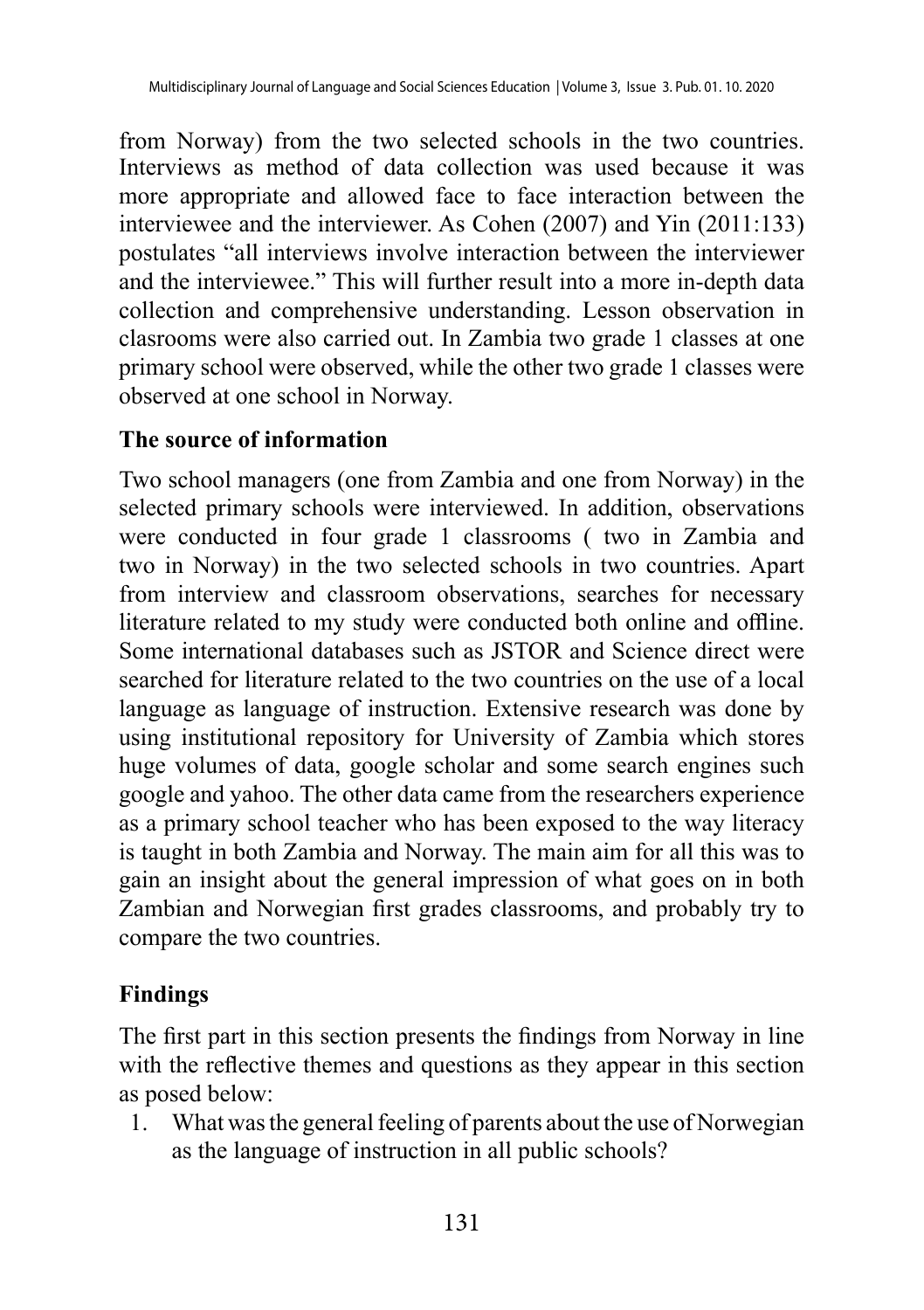- 2. How were children from other races with different language backgrounds helped considering that local language is the language of instruction in public schools?
- 3. Who purchases the iPads and how has the community received the use of iPads when writing instead of using books and pencils?
- 4. As a school, how do you incorporated the parents in the school activities?

### **Interview with the School Manager**

### **Norway**

The questions above were asked to broadly explore and gain an insight about the general impression of what goes on in the school, in relation to the use of Norwegian as the language of instruction.

In response to the first question, the school manager explained that most parents were happy with the use of Norwegian as the language of instruction for initial literacy. However, he was quick to mention that some parents expressed their concerns with teachers teaching Norwegian language when they were not mother tongue speakers of Norwegian themselves. The school manager further revealed that in that school, approximately 20 % of the pupils had parents with other national backgrounds; 45 different mother tongues represented in the parents' group in total by October 2017. For the second question, the school manager stated that:

*the National Education Policy in Norway demands that Norwegian should be the language of instruction at all levels (grades 1-13) in public schools. However, in schools, some minority speaking pupils without sufficient language skills in Norwegian are given special instruction in basic Norwegian in a small group. Others are offered additional language support by bilingual teachers and mother tongue is expected to be a "support language" for the development of fluent Norwegian speaking or writing. Parents with other national backgrounds are expected to teach their children mother tongues at home (and are encouraged to do so).*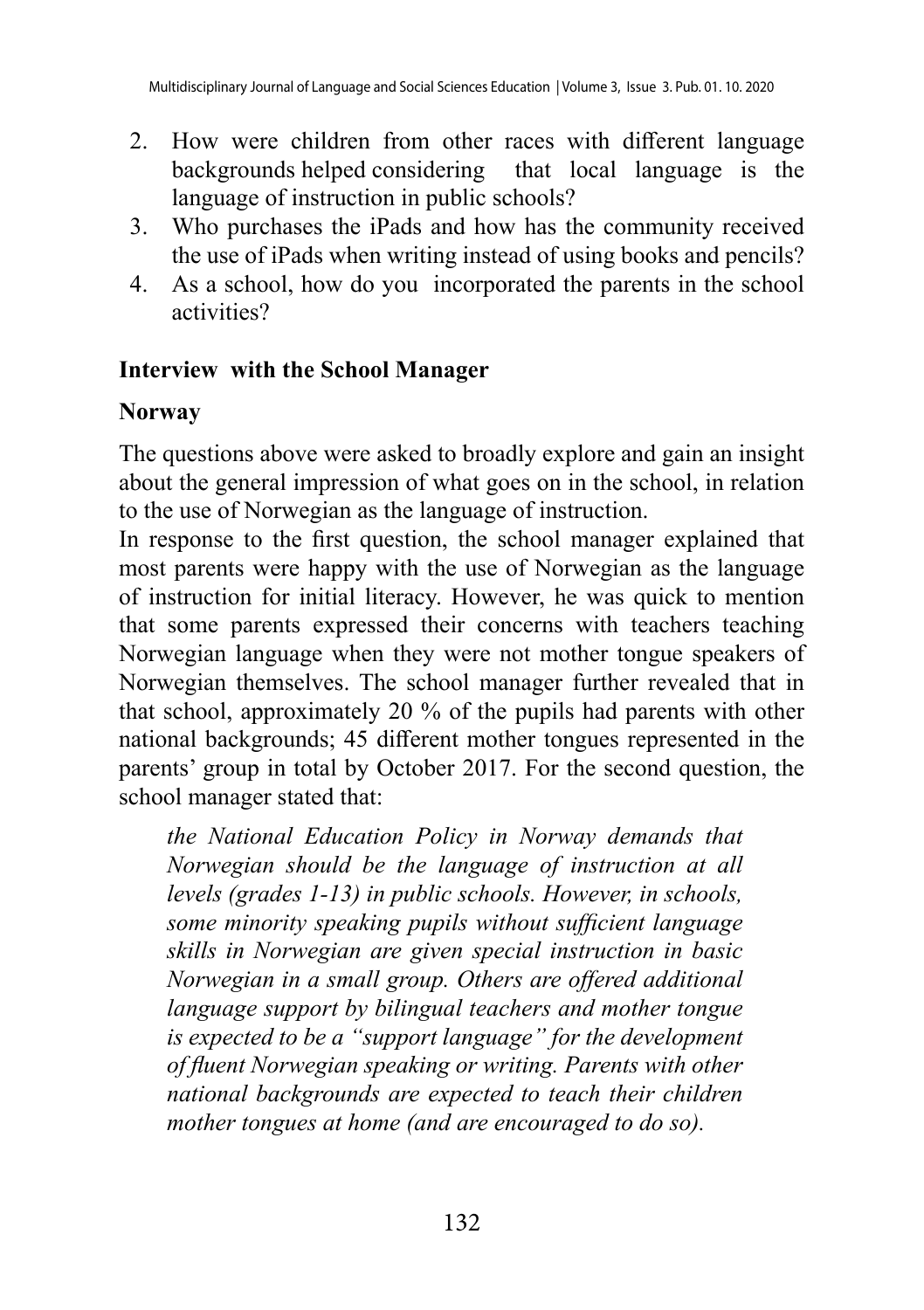The school manager further revealed that at her primary school, they have a strategy which proved to be working out very well in helping children from different language background. The school engaged multilingual teachers who were a link between the two languages (Norsk and the child's mother tongue). These teachers were always there for the children to explain certain concepts from their mother tongue languages into Norsk and the children were doing very well although there are some challenges. He explained that the number of teachers engaged to assist pupils that are not Norwegians is determined by the number of pupils in school with different mother tongue languages.

The other question was on the use of the iPads in the first grades. The researcher wanted to know how the community received the idea of using iPads to write instead of books and pencils. The researcher was also interested in knowing the supplier of the iPads. In response to my questions, the school manager explained that:

*…the issue of using iPads by the first grades learners is new, and currently there is an ongoing national educational debate on this issue; applied research findings are few as to document the learning effect of extensive use of iPads as learning equipment. However, in Hamar municipality, the policy is a balanced use of the equipment; e-learning encouraged, but also traditional methods and hand writing introduced to the school starters.*

On the issue of purchasing of the iPads for the pupils, the school manager explained that it was the responsibility of the Hamar municipality to provide iPads to all first grade learners. The researcher was also interested in finding out how the school incorporated the parents in the school activities. The response from the school manager revealed that the role of the contact teacher is vital. The same teachers that were working with children with different mother tongue languages were also working as a link between parents and the school. The contact teacher has the mandate of having a one- to one responsibility for his/ her contact pupils. This also includes regular communication with the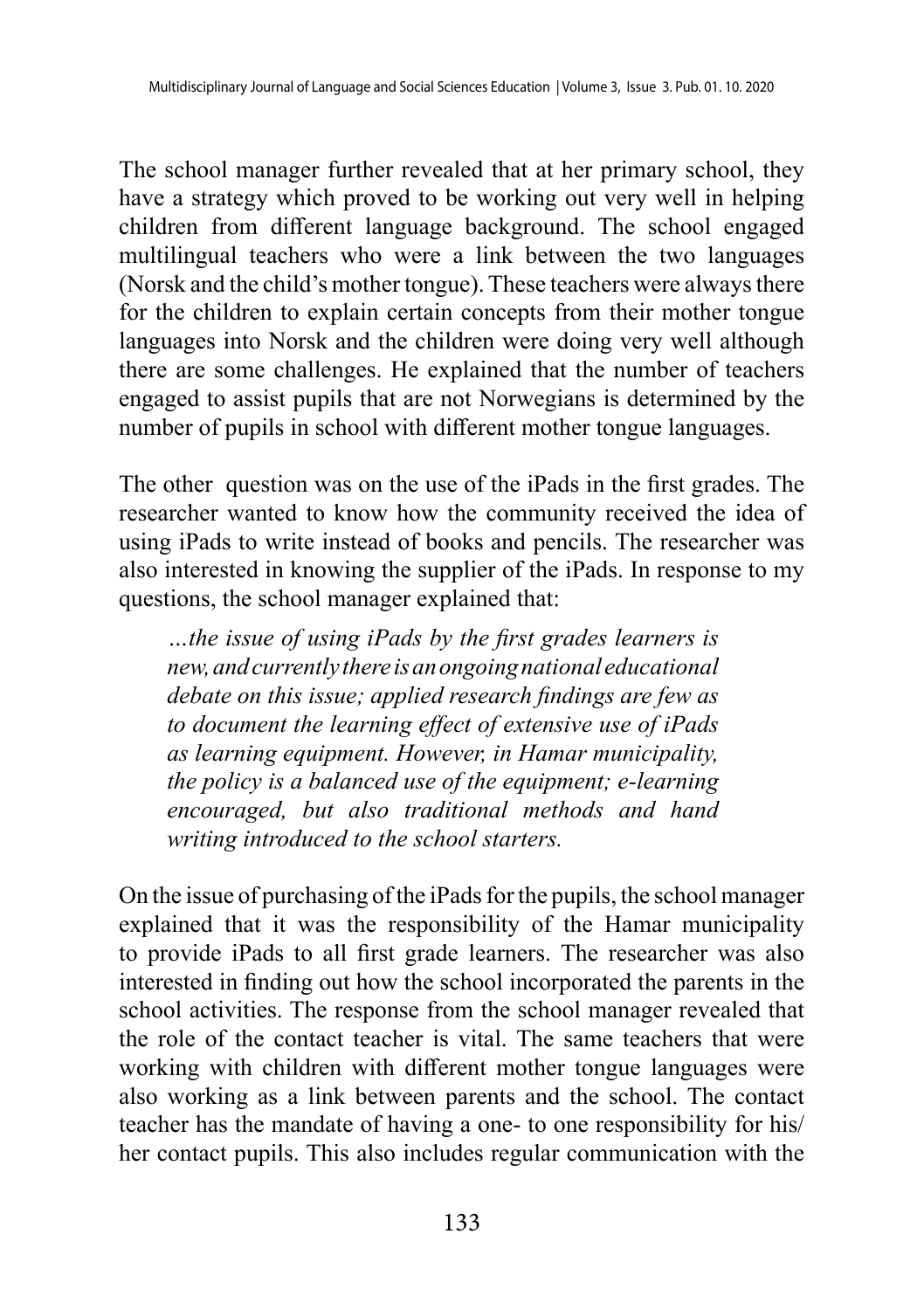parents via phone calls, massages and meetings.

#### **Classroom Observations**

After the interview with the school manager, the researcher conducted classroom observations in two first grade classrooms with pupils aged  $5 - 6$  years.

The general Classroom observations showed that Norwegian also known as Norsk language was used as the language of instruction in the first grades and pupils know less about English language. Even though teachers taught these pupils initial literacy using Norwegian, not all of them were mother tongue speakers of Norwegian themselves. Similarly, not all of the pupils were mother tongue speakers of Norwegian. It was also observed that teachers played a good morning song in English (and not in Norwegian) as the pupils were coming in one by one to sit in front in a semi-circle.

After the good morning song, teachers introduced the lesson by going through all the daily activities and presented the plan for the day as planned. In all the two classrooms, it was observed that teachers played a mathematical song in Norwegian after the good morning song. The pupils were singing through the song and making gestures according to the way the song was playing. Although I could not understand most of the words in Norsk, I was able to follow the song and I could tell that the mathematical song was about adding numbers from 1 to 10 because 'jeg snakker og forstar litt norsk' 'I speak and understand some Norwegian'. It was also easy for me to follow because of the gestures the pupils were making.

After playing the mathematical song, pupils were split in three groups called Norwegian stations, and each group was assigned a teacher. The three teachers performed their deliberations according to how they had planned. For instance, in one class, the week's letter was 'Jj' and the pupils in the first group were made to practice how to write the letter 'Jj' in their exercise books. In the other class the week's letter was 'Vv' and pupils were also made to practice how to write the letter in their exercise books after a demonstration by the teacher.

Pupils in the second group were using the iPads to construct sentences using the structural exponent 'Jeg ser en .....' 'I see a....' ('katten'- 'cat'). For these pupils using the iPads, the teacher displayed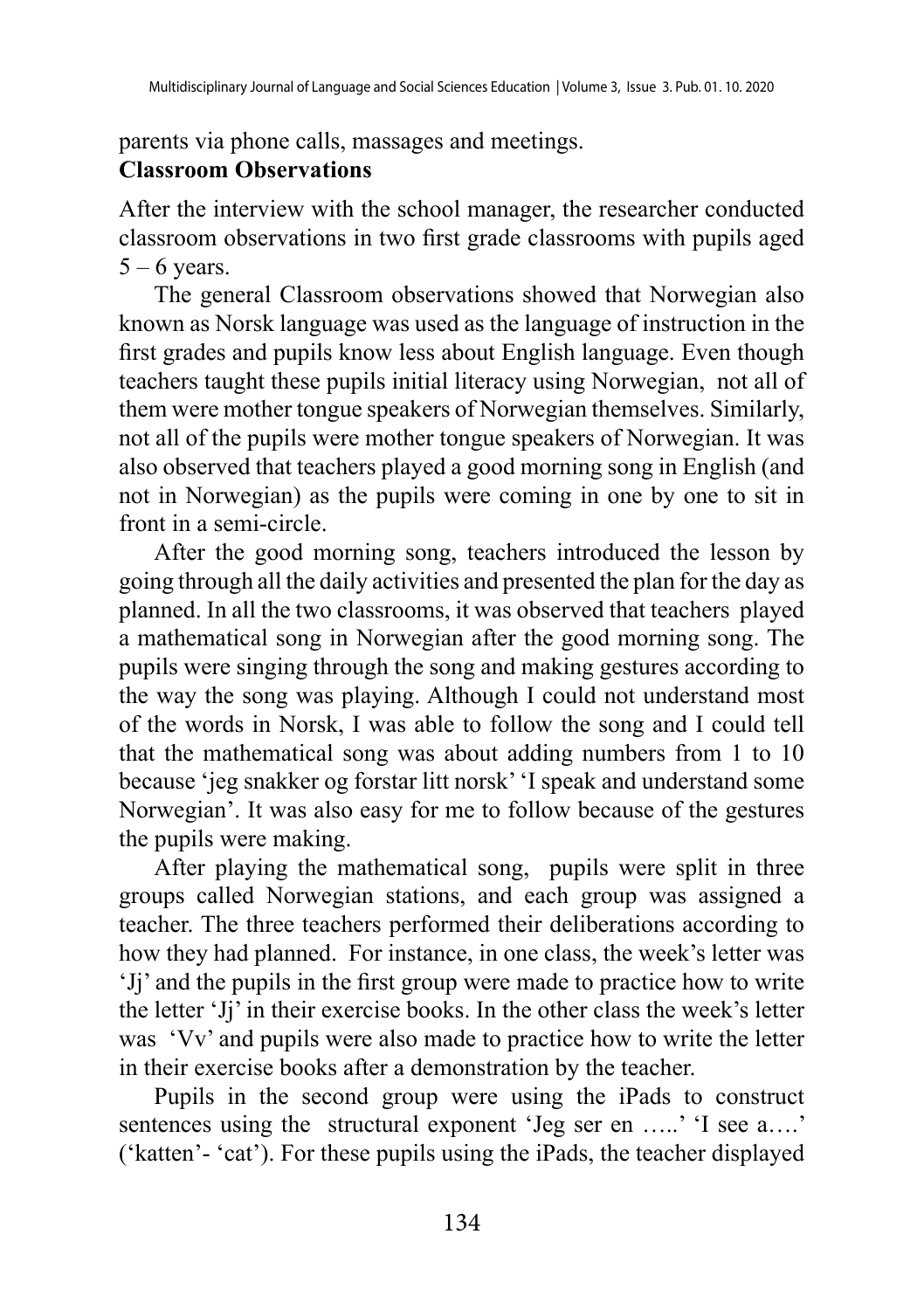a picture of different animals in the jungle on the screen accompanied with the sound demonstrating how to construct the sentences by naming the animals in the picture. Pupils were expected to listen and follow the demonstration on the screen before they could complete and write the sentences in full on the iPads. In the other class pupils in the second group were also using the iPads to construct sentences using the same structural exponent 'Jeg ser en .....' 'I see a....'. This time the pupils were expected to complete and write the sentences on the iPads by naming the people in the picture (e.g 'familie' - 'family'), and not the animals as in 'Jeg ser en …..' 'I see a….' ('jente'- 'girl').

The third group I observed comprised of pupils with different national backgrounds. This group comprised of pupils that have different national backgrounds and they were doing remedial work, going through sounds 'Jj' and 'Vi'. Interestingly, the groups kept on swapping every after 30 minutes so that each group can have a feel of all the activities for the day. Shortly before 11.00 am, there was food and exclusion were pupils were allowed to have a light meal. Interestingly, pupils were not allowed to go out to eat. They were eating from inside the classroom while they were listening to the teacher's story from the story book 'The very hungry caterpillar'. After the food and exclusion, pupils were allowed to go out to play for a while.

After the observations, the general findings were in both classrooms, group teaching was key and pupils from different language background were taken care off. There were also adequate teaching and learning materials in the classrooms including iPads for pupils to use. Interestingly, all the lessons were being projected on the screen, and teachers never used the boards except when pupils were put into smaller groups.

#### **Interview with the School Manager**

#### **Zambia**

The second part in this section presents the findings from Zambia in line with the research questions posed below:

- 1. How has the community received the use of local language as the language of instruction in the early grades?
- 2. How do teachers help children with different language backgrounds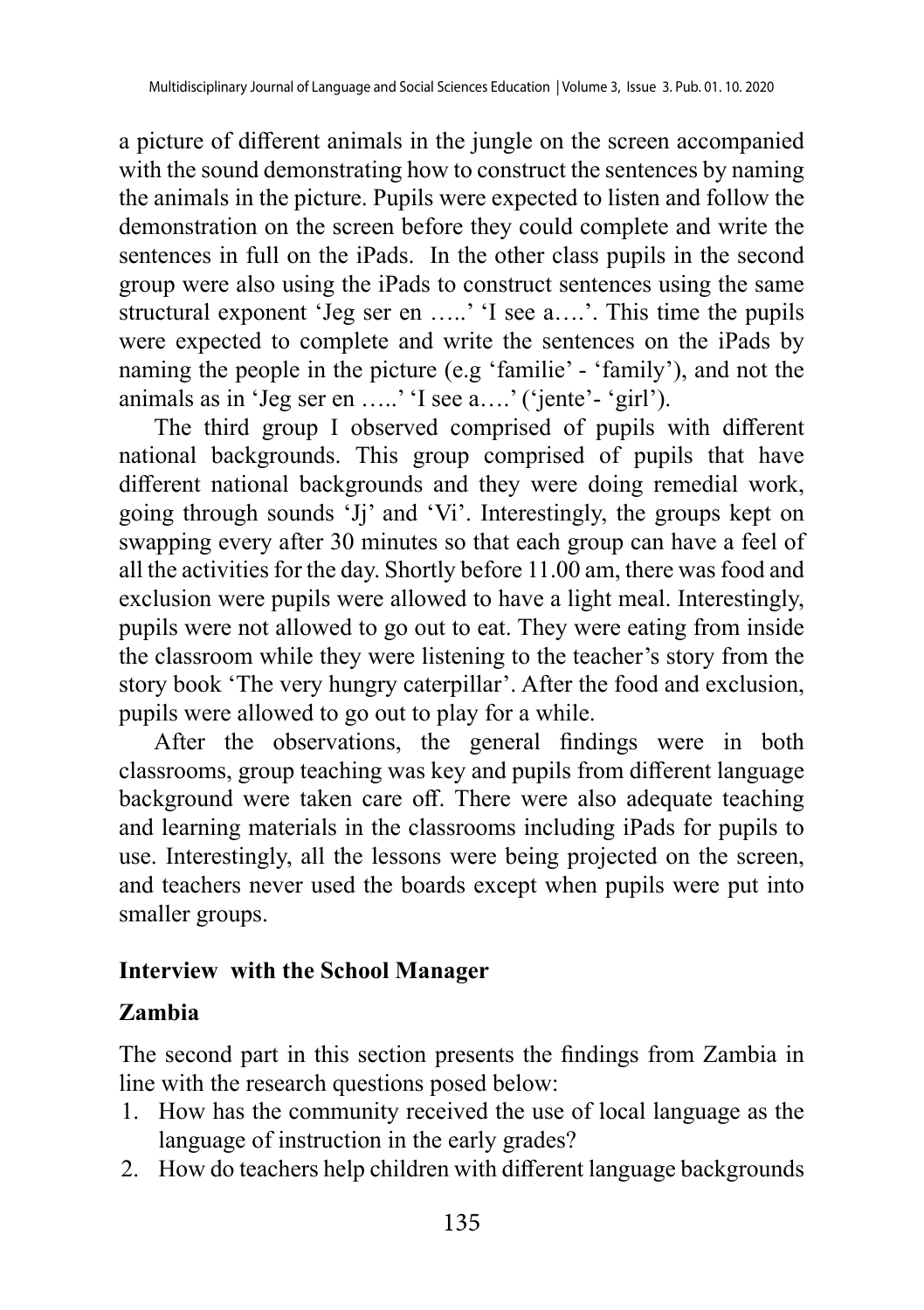considering that Cinyanja is a language of instruction in all public primary schools in Lusaka District?

- 3. As a school, do you have enough teaching and learning materials to teach literacy?
- 4. How does your school incorporated the parents in the school activities?

Just like Norway, the aim for this interview was to explore broadly and have an insight of the general impression of what goes on in the Zambian schools, in relation to the use of local languages as media of instruction. In the first place, the researcher wanted to find out how the community received the use of local language as the language of instruction in the early grades. Responding to this question, the school manager said:

> *In Zambia, the language policy is that local languages should be used as media of instruction to teach literacy from grades 1 to 4. This is a very good policy that everyone should embrace. It reminds me of my time when we used to learn in our own languages from Sub A to Standard 2. During my time, by the end of Sub A, everyone should know how to read the Bible.*

She further said:

*I get surprised when I see parents coming to complain to me that their children cannot utter any single word in English because teachers use Cinyanja language when teaching. To my surprise, some parents have even removed their children from this school to private schools because they want their children to be learning in English. However, not all parents are against the idea of teaching using a local language. Most parents have welcomed this policy very much although it has come with some challenges.*

On the issue of helping children from different language backgrounds other than Cinyanja, the views gathered through the interview with the school manager indicated that there was no specific policy to explain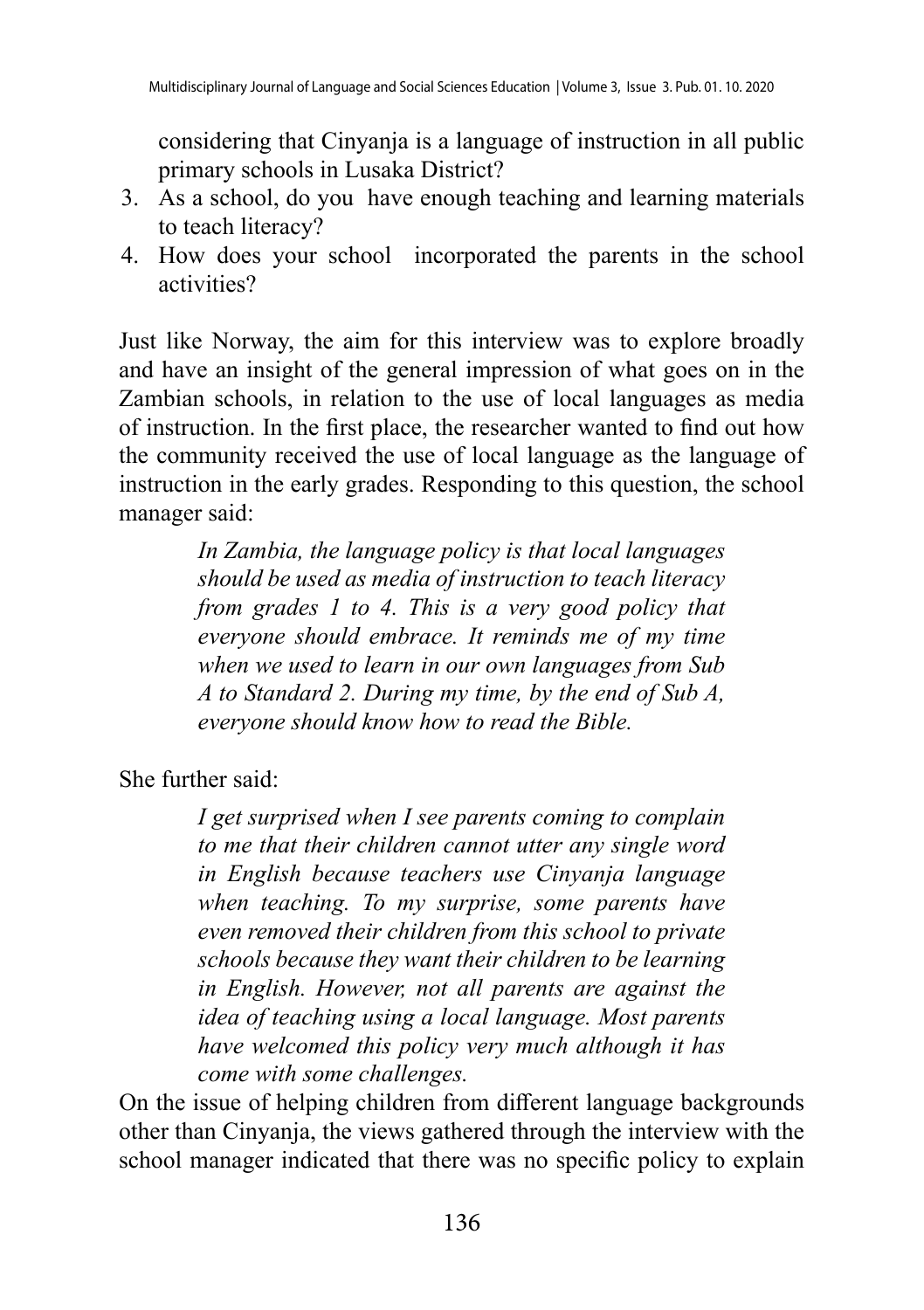how teachers should be helping pupils in schools that were not speakers of the local language used to teach initial literacy. All what the school manager knew was that the current Literacy Framework in Zambia demands that local languages should be used as media of instruction from grades 1 to 4 in all public primary schools. Therefore, the views gathered on this question revealed that the current language policy has not mentioned anything about helping children with other language backgrounds other than the prescribed ones.

On the issue of teaching and learning materials, the school manager explained that the school lacked adequate teaching and learning materials. She stated that there is only one grade 1 teachers' guide that is shared among four teachers to prepare lessons. She further stated that even the learners activity books are few. However, she was also quick to mention that the school is working hard to make sure that teachers are supplied with enough teaching and learning materials.

In terms of incorporating the community into school activities, the study revealed that this had been working very well in Zambia. The school manager revealed that parental involvement at her school was very important as it was an integral part of a successful educational framework. She further revealed that parents were very much willing to participate in the school activities and they were always available whenever their services were needed. She further stated that the school and parents were meeting once in the term for Parents Teachers Association (PTA) meetings.

#### **Classroom Observations**

After the interview with the school manager, the researcher conducted classroom observations in two grade 1 classrooms with pupils aged 6  $-9$  years.

The general Classroom observations showed that all the pupils in the two classrooms were Zambians, but coming from different language background. After checking through the register, I noted that four regional languages (Cinyanja, Tonga, Bemba, and Lozi) were prominent, with Cinyanja having the highest number of speakers.

The lessons observed were one hour lessons just like in Norway. The general Classroom observations showed that in both lessons Cinyanja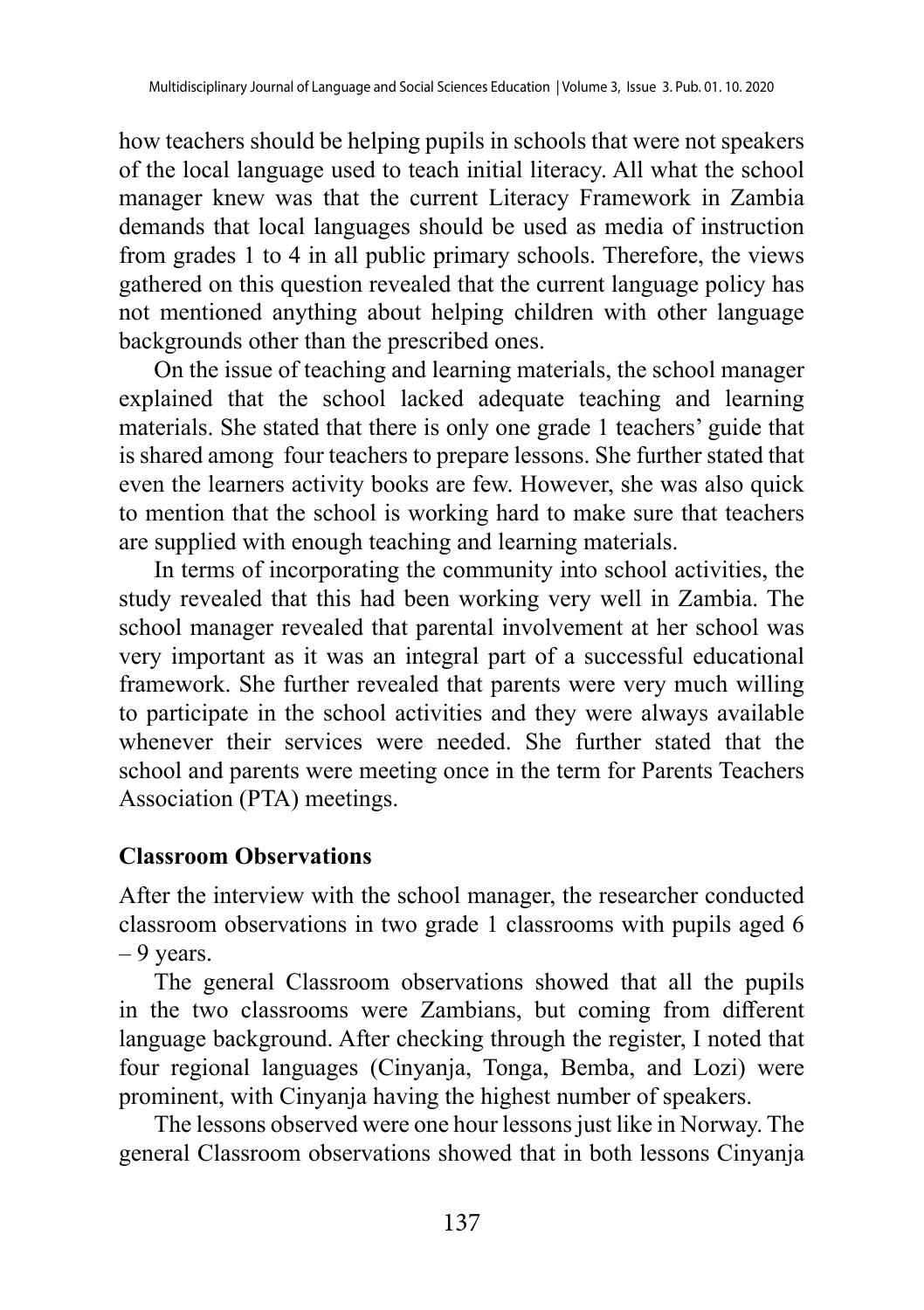language was used as the language of instruction. In one classroom, the teacher was Tonga but she was using Cinyanja language as the language of instruction since it is the prescribed language for Lusaka District (Ohannessian, 1978). Interestingly, the teacher had very good command of the target Zambian language (Cinyanja) although he was Tonga.

In one lesson, the teacher began with a song in Cinyanja and pupils were singing together with the teacher. After a song, the teacher introduced the lesson by going through all the daily activities and presented the plan for the day as planned. The first thing he did after the song was to introduce the sound of the day 'Mm' using a picture of 'mazira' 'eggs'. After this, pupils were told to blend the sound 'm' with the vowels 'a e i o u' to form the syllables 'ma me mi mo mu' and later words 'mame, amai, mume' which he asked pupils to read. For the writing activity, the teacher gave the handwriting where pupils were asked to write small letter 'm' as well as capital letter 'M' in their exercise books. After the handwriting activity, pupils were told to copy an activity from the learners' activity book, page 13. After the writing activity, the teacher read a story to the pupils that had words containing the sound of the day. He later asked questions about the story before giving the home work which was the last activity.

In both lessons the lesson procedures were followed, although the classes were too overcrowded to accommodate all the activities. However, it was a bit easy for the teachers because there was no need to take the pupils in front when teaching as it was not mandatory for Primary Literacy Programme. In terms of teaching and learning materials (especially the learners activity books), I observed that they were not enough, and pupils had to share among themselves. In some cases, five pupils were sharing one book.

#### **Discussion of Findings and Recommendations**

In this section, the findings of the study conducted in Zambia and Norway are discussed in terms of their similarities and differences in the teaching of literacy in the first grades. Apart from discussing pedagogical and the general implementation in the classroom, other salient features and themes surrounding the topic have been discussed.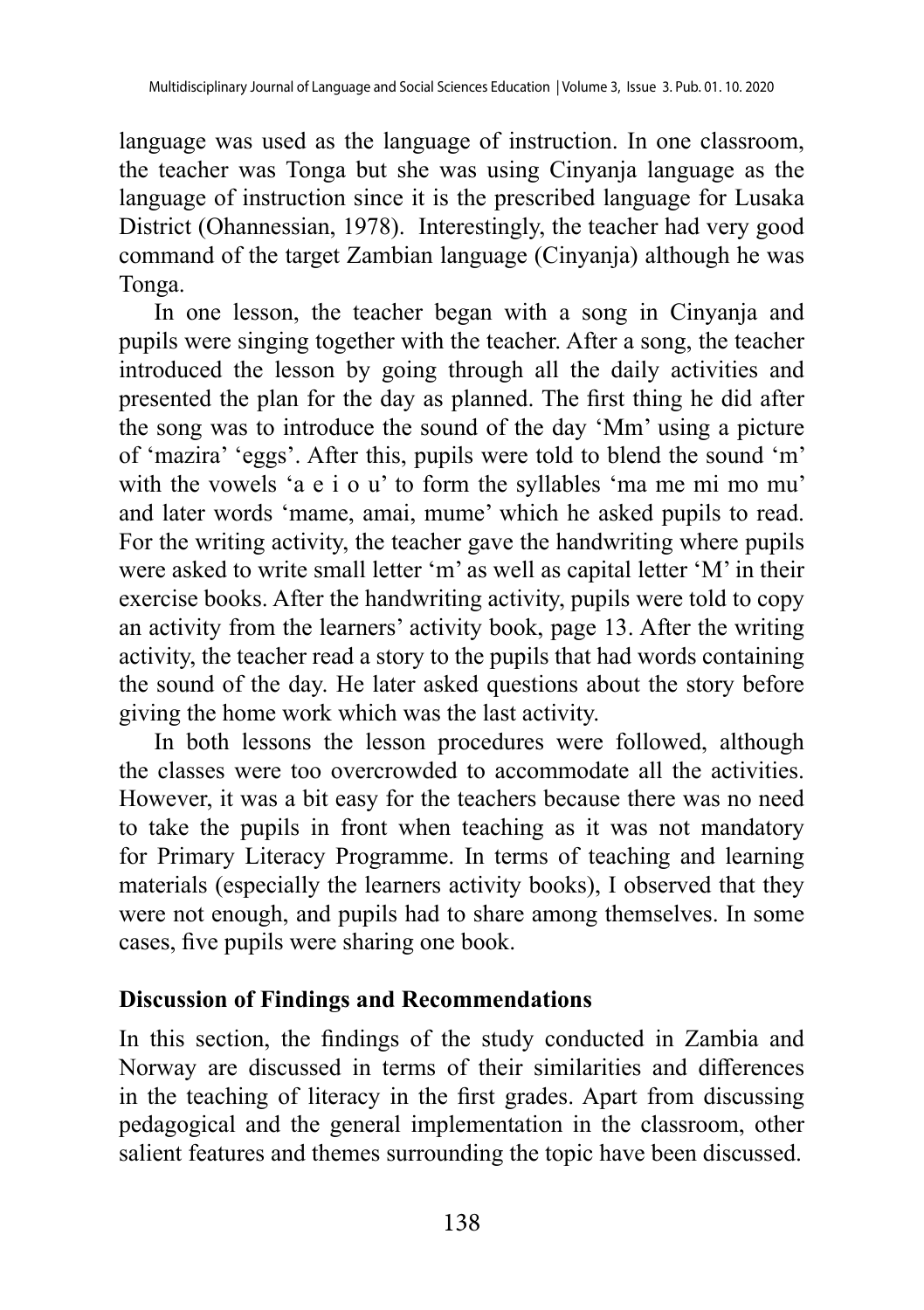#### **Pedagogical Similarity and Differences in the Teaching of Initial Literacy between Zambia and Norway.**

As can be noted from the findings, there were several similarities and differences noted in terms of teaching methods that were employed, and also about the general impression of how things were done in schools in the two countries. To begin with, both countries are multilingual countries with a language policy that demands the use of a local language as a language of instruction as well as the language of initial literacy for early grades. By extension, in both countries, literacy teaching is centred on aiding reading and writing skills in learners by teaching skills such as letter-sound relationships, and how they blended with others to form syllables.

Even though Zambia and Norway seem to have a similar language policy of using a local language as a medium of instruction, there is a difference in the sense that for Zambia, seven regional languages (Bemba, Nyanja, Tonga, Lozi, Luvale, Lunda and Kaonde) are used as media of instruction as well as languages for initial literacy from grade 1 to 4. This is supported by the National Literacy Framework (2013) which indicated that the seven regional languages should be used as media of instruction in Zambia from grade 1 to 4. Oral English language will be introduced as a subject at Grade 2 but continues to be used as a language of instruction from Grade 5 to tertiary level. In my view, the idea of recommending only seven languages as media of instruction in a multilingual country has given rise to the marginalisation of indigenous languages. This is so because even though the language policy recognizes the use of widely used community languages in specific school catchment areas, it has not explained clearly on how this can be done.

I can therefore conclude that the Zambian language policy gives room for multiple regional language practices in the lower primary school when it states that "the seven (7) zone languages as well as the widely used community languages in specific school catchment areas will be used for this purpose" as it is stated in the Curriculum Framework (2013: 19), but lacks proper guidance on how the other indigenous languages can be embraced as is it the case with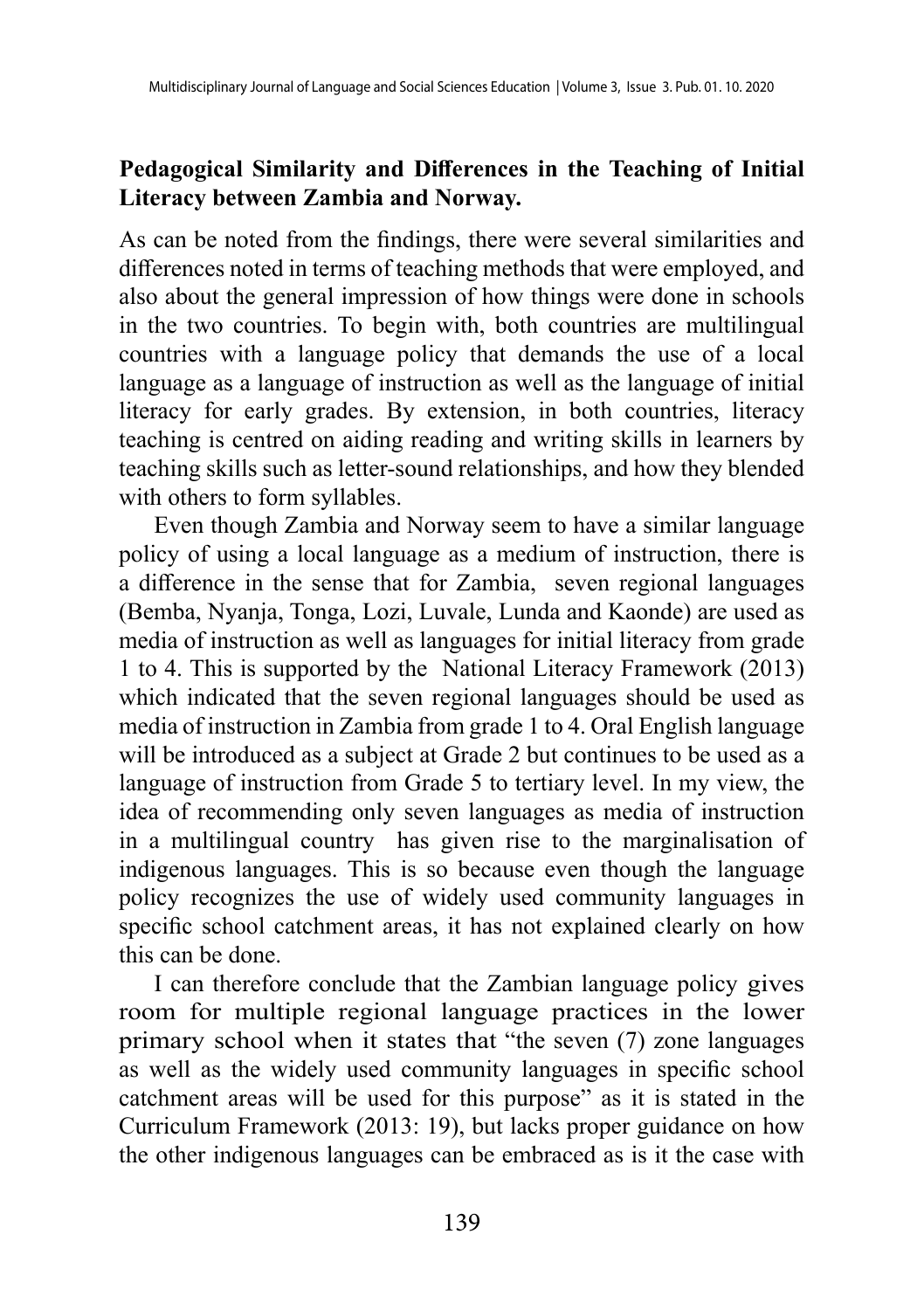Norway. For Norway, a local language (Norwegian/Norsk) is used as the medium of instruction at all levels (grades 1-13) in public schools, including the University level, while the the language used for initial literacy education depends on the age of the learner and mother tongue. Normally it will be Norwegian, and for those who start in Grade 1, Norwegian is normally the language of initial literacy and also the language of instruction (Banda et al, 2012, pp. 17 and 27). This system is different from the Zambian education system that uses the seven local languages for initial literacy teaching in early grades across all ages and languages.

In Norway, apart from using Norwegian as the language of instruction in all public schools, primary schools also offer mothertongue instruction to children from other cultures. This implies that in schools, some minority speaking pupils without sufficient language skills in Norwegian are given special instruction in basic Norwegian in a separate small group. Others are entitled to special tuition and some mother tongue instruction by bilingual teachers. For instance, some schools have engaged some teachers who are a link between the two languages (Norwegian and the child's mother tongue). These teachers are always there for the children to explain certain concepts from their mother tongue languages into Norwegian. This is line with what Gerd et al (2007) said that in Norway, there is a growing interest in improving the learning outcomes of learners from language minorities.

The study further revealed that the number of teachers engaged to assist pupils that are not Norwegians is determined by the number of pupils in school with different mother tongue languages. This is a unique scenario that should be emulated by the Zambian government. It really shows how much the Norwegian government value other people's mother tongue languages. In addition, parents with other national backgrounds are also expected to teach their children mother tongues at home (and are encouraged to do so). At national level, some upper secondary schools, colleges and university departments offer courses in other languages, including English. This is a very good and interesting policy that I feel should also be emulated by the Zambian education system.

On the question of how the community received the use of local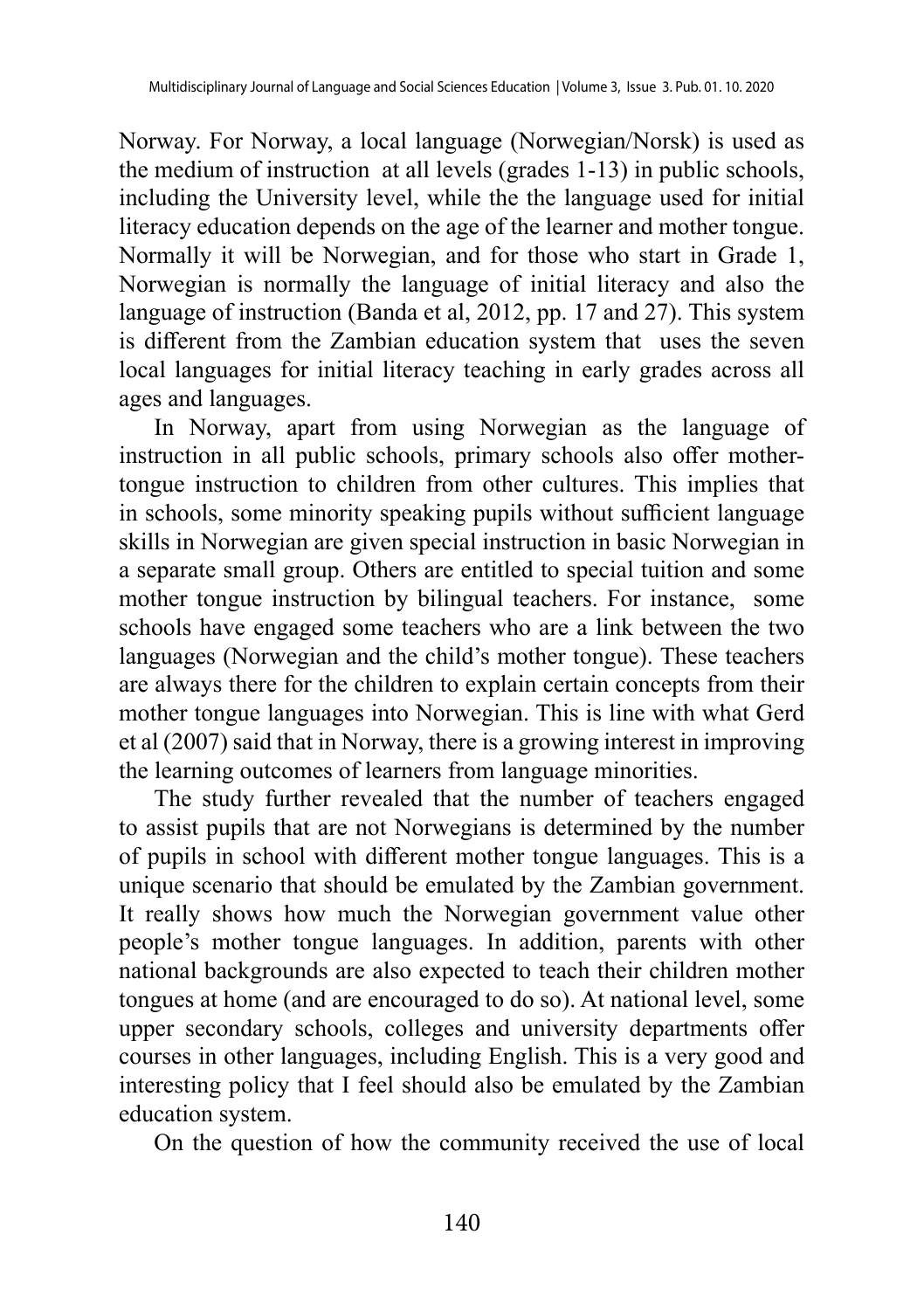language as the language of instruction in the early grades, views from the school managers revealed that most parents in both countries were supporting the language policy for both initial literacy and the language of instruction. However, some parents especially in both countries expressed their concern with teachers and pupils teaching and learning these languages when they were not fluent in the language themselves. In Zambia, some parents criticised the government for introducing the teaching of initial literacy in local languages from grades 1-4 as outlined in the 2013 national literacy framework policy. In my view, these concerns by some parents suggested that the current language policy for initial literacy education has not been welcomed well by some Zambians. This implied that despite the use of local languages as media of instruction to teach literacy being emphasized in schools, some of the parents have negative attitudes towards it. This further suggested that parents felt that acquiring English language was more prestigious than acquiring Chinyanja because this would make their children find descent jobs. Some parents therefore, thought that English was the most ideal language to use both in schools and homes.

In line with the same, Mkandawire (2017, P. 73) stated that:

*… the restless debates on whether or not Zambian languages are needed for teaching reading and writing skills in primary schools of Zambia as noted by some parents are merely a parental attitude cancer. This cancer is still a serious disease that has masked the faces of minority urban communities in towns and cities especially families of the crossroads. The mask does not distinguish what is good or bad for the innocent child but it is there because one is a parent.*

The expressions above suggested that acquiring English will permit their children to enter into higher-paid forms of employment and increases opportunities and access to [tertiary education](http://en.wikipedia.org/wiki/Higher_education). Parents believed that when people are in good employment, generally they have a higher socio-economic status and enjoy better health and employment prospects. The findings have therefore, shown that many parents send their children to schools mainly for economic gains and status in society. Because of this, there was increased demand from some parents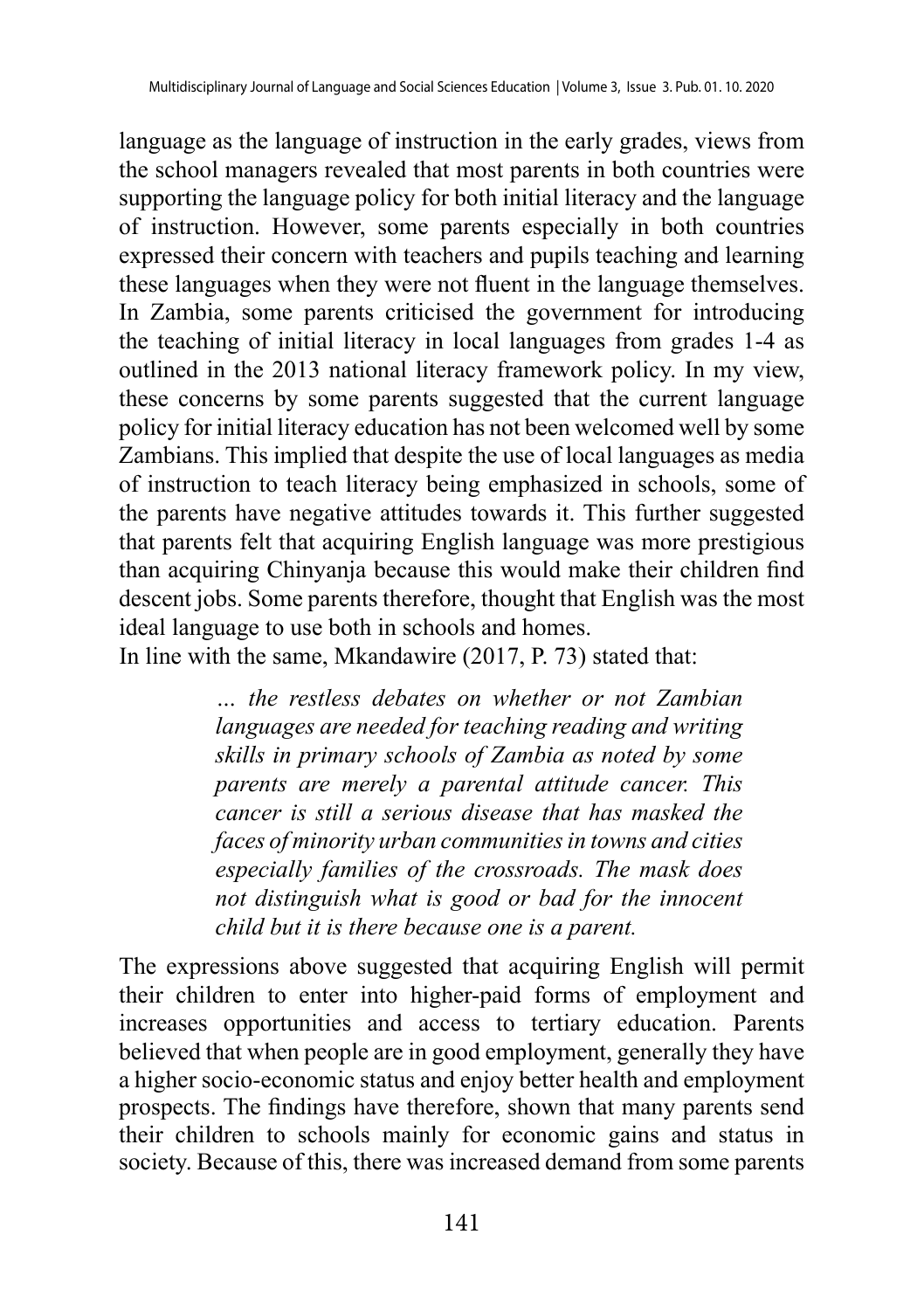for their children to continue learning in English language rather than in a local language.

The other thing that captured my attention in Norway was the collaboration that existed among teachers. In Norway, school day starts at 8.30 am, but teachers/assistants are present in school by 8.00 am to receive the children and have opportunities for exchanging words with parents that bring the children if needed. Apart from receiving pupils, teachers meet briefly in the first grade office before going to class to discuss what they are going to teach, the methods and techniques and the teaching and learning materials they will use. This really captured my attention as it is a very rare situation among the teachers in my country, Zambia. Most teachers in Zambia do not meet on daily basis to discuss the day's lesson developments before going to class, rather, they only meet when they are planning for the term's work. The plan for the day is usually left to an individual teacher. The idea of going through the plan for the day with other teachers before going to class has proved to be a powerful teaching process that encourages dialogue and collaboration among teachers, and in turn benefits the learners.

In terms of classroom instruction, the general findings revealed that the lesson procedure for both Zambia and Norway is similar except in few instances. For instance, for both countries, lessons started with a song and there was reading of a story to learners. However, in Norway, a song was sang as the learners were coming in one by one to sit in front in a semi-circle, while for Zambia learners were just sitting in rows facing the teacher. This happened because the current literacy programme (PLP) does not demand for learners to start together in the circle. However, individual teachers can decide whether to allow learners to sit in front in a circle or not. On the issue of reading of stories to learners, both countries have taken this as an important activity that is performed every day during the lessons.

The other notable thing was that in both countries, slow learners were taken care of. For example, in Zambia, teachers identified slow learners and they were meeting them every Friday of the week to go through the week's work that seemed to be difficult for them to understand. Similarly, teachers in Norway identified learners that had difficulties in learning due to different national and language backgrounds. As earlier stated, in the school the study was conducted in Norway, approximately 20 % of the pupils have parents with other national backgrounds, and 45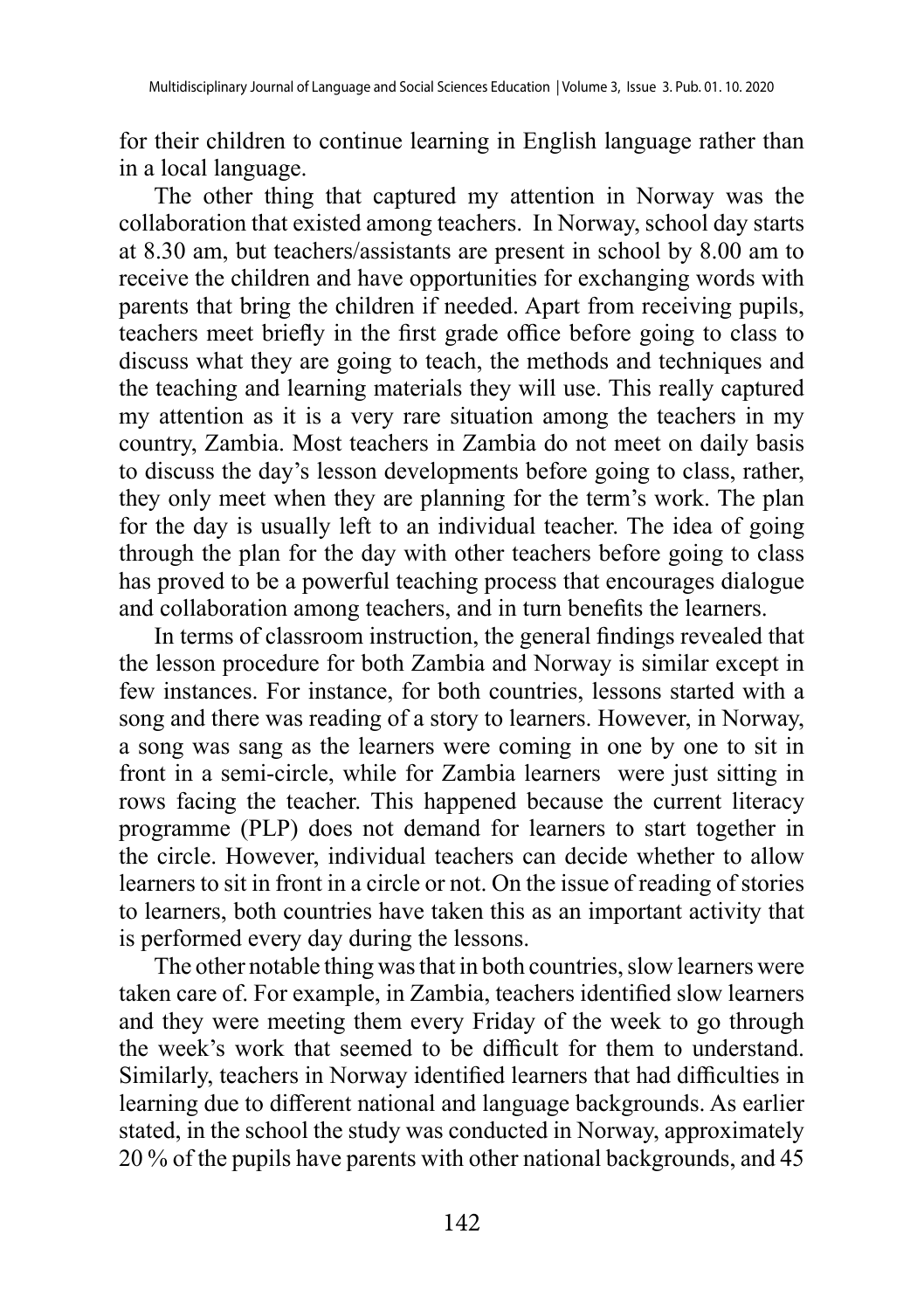different mother tongues were represented. This group of five learners was considered as a special group because the pupils belonged to different language backgrounds other than Norwegian. The group had a special teacher who was helping learners to sound and write letters 'Jj' and 'Vv' intensively. During this activity, pupils were more relaxed, more comical and seemed to enjoy the activities. This confirmed the interview I had with the school manager that all public schools in Norway give attention to non-speakers of Norwegian and embrace their mother tongue languages.

In terms of teaching and learning materials, both countries had prescribed teaching and learning materials. However, these materials had different levels of adequacy for effective delivery of lessons. For instance, Norway had several materials including the iPads that were used in addition to exercise books, while Zambia had limited materials. These observations were also noted by (Chibamba, 2012 and Chileshe et al 2018). These scholars stated that some teachers in some schools in Zambia had literary no teachers guides and pupils books to help in implementing the programmes in the first five years of PLP existence. Mkandawire (2012) and Mkandawire and Tambulukani (2017) also shared the same concern that limited teaching and learning materials are all contributing to low literacy levels and massive drop outs in Zambia. This is not a pleasing scenario as it can hinder the learning process of the learners, and later affect their reading performance. My advice to the Zambian government is that adequate materials need to be developed and provided to schools if we are to improve the reading standards of the learners. While I may agree with the views above, it can still be argued that non-availability of resources in schools cannot be used as an excuse for teachers' failure to teach literacy. Schools will always have some materials, and if they are inadequate, teachers can either obtain or generate them from the local community through improvisation. This can happen if teachers are motivated enough to teach the curriculum because curriculum implementation demand consented efforts from various stakeholders and teachers are key (Mkandawire, 2010). Therefore, rather than putting the blame on the government for not constantly supplying teaching and learning materials in schools, teachers too, should be creative enough so that they can be able to obtain the teaching and learning resources from the surrounding environment such as posters, magazines, newspapers, and pamphlets from other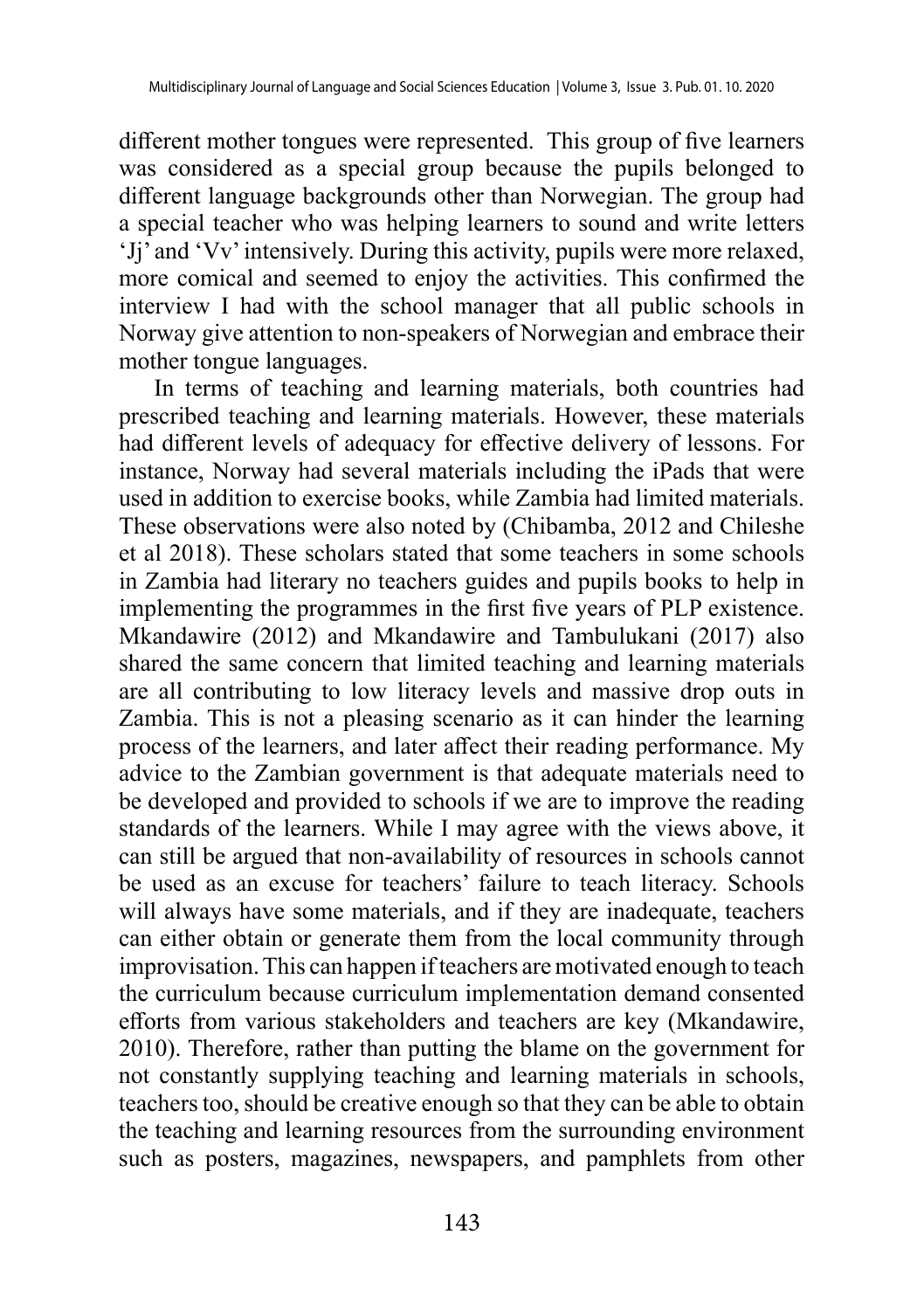disciplines. Mwanza and Mkandawire (2020) noted that the quality of education is partly measured by the nature of materials teachers use in their classes. This means that teaching and learning materials are important and they must be validated to facilitate learning whether or not they are improvised materials or not.

On the same issue of learning resources, Dean (1997) states that in designing and producing teaching and learning materials; we need to remember that the materials produced must be motivating to the learners and, not so easy that there is no challenge. This was the case with Norway that had several materials including the iPads (that were exciting and motivating) that were used in addition to exercise books, while Zambia had limited materials.

Interestingly, it was also revealed that it was a responsibility of the Hamar municipality to purchase iPads for the first grades. The use of the iPads by the first grades in Norway was very interesting and made work easy for both learners and teachers. This was not the case with Zambia. While the use of the iPads seemed to be interesting and made work easy for the learners to write, it may also be possible that the use of the iPads contributed to learners poor handwriting. However, results revealed that this policy was a balanced use of the equipment; e-learning encouraged, but also traditional methods and hand writing was introduced to the school starters. Nevertheless, this is one area that requires extensive research as I did not come across any study on the effects of the use of iPads in early grades in Norway.

The views stated above seem to suggest that teaching and learning materials play a vital role in the improvement of education. For Zambia therefore, all materials should fulfil the required standards to ensure quality teaching in seven regional languages.

In addition to providing iPads for the first grades, it was also revealed that all Norwegian municipalities provide iPads including all day-care programmes before and after the regular school day for children in grades 1-4. These programmes offer facilities for play, and cultural and recreational activities suited to the age, physical abilities and interests of the children. These programmes also offer good development opportunities for children with disabilities (Norwegian MOE, 2007). This is completely different from the Zambian education system. In Zambia, day-care programmes are left into the hands of private institutions and parents even if the current policy recognises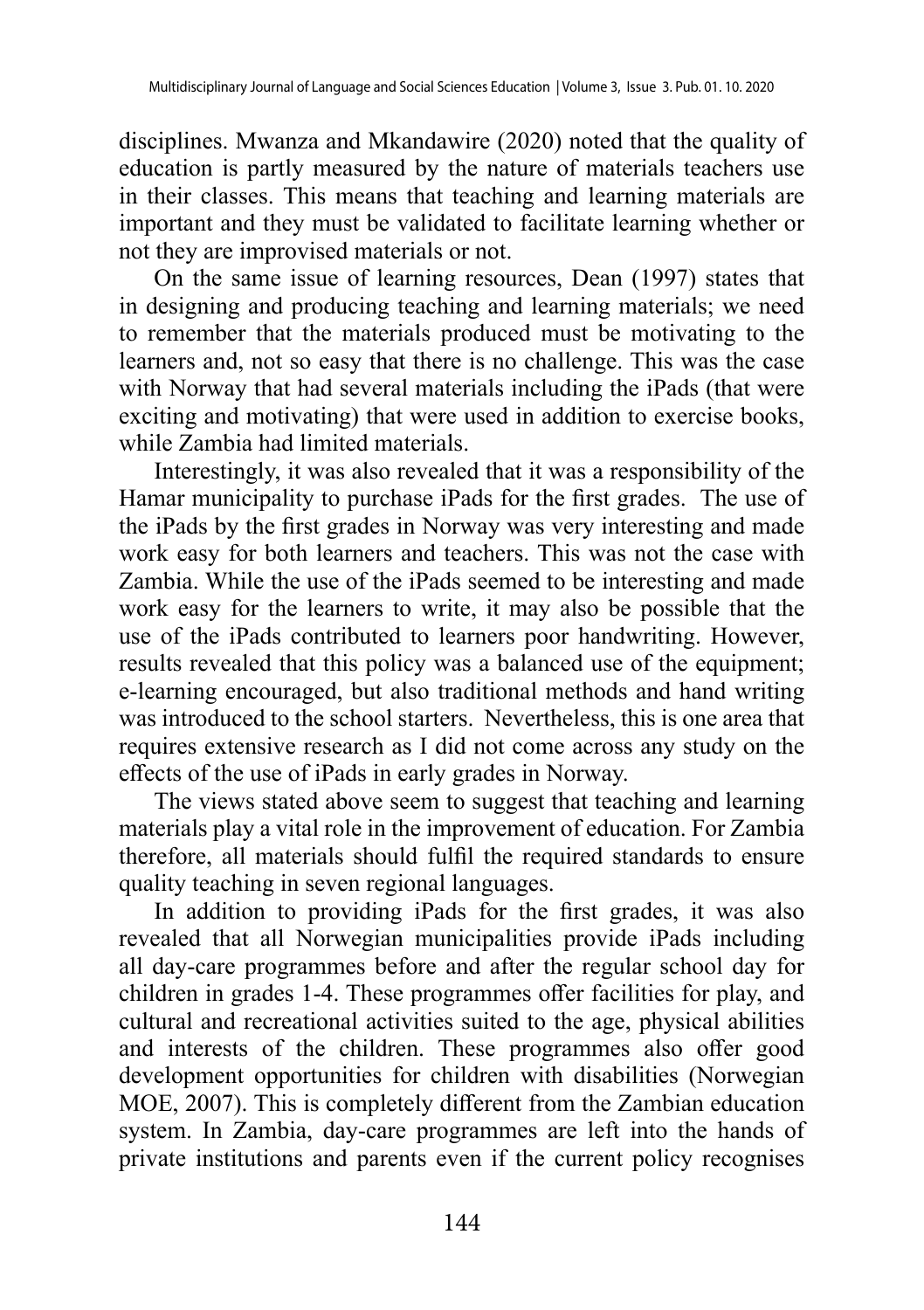the introduction of pre-schools in public school. Perhaps this can be attributed to the fact that Zambia is still young in terms of implementing free education system.

The other notable feature was that both countries emphasised on the talking walls where each early grade classroom had pictures and charts stuck on walls that created a rich learning environment. The talking walls and pictures contained information on the teaching points such as works on phonics or phonemic awareness as this is a common practice in many countries.

On the question of how the school has incorporated the community in the school activities, it was revealed that in both countries there was mutual collaboration between the schools and the community. In schools in Norway for example, teachers have the mandate to have a one- to one interaction with the parents or via phone calls, massages and meetings. This implies that the role of the contact teacher is vital because he/she is the link between parents and the school.

#### **Conclusion**

This article has shown that Zambia and Norway share some similarities and differences in terms of pedagogical and the general implementation in the classroom. For instance, there is no doubt that the two countries are multilingual with the language policy that demand the use of local languages as media of instruction as well as languages of initial literacy. The other challenge that is common is that in both Zambia and Norway some parents supported the language policy whereas others wanted their children's mother tongue to be used as both language of instruction and language of initial literacy. The study has also shown that teachers in both countries taught constrained finite skills fist such as alphabetic letters, letter-sound relationships and how one sound blended with others to form syllables. This was so because the two countries focus on the aspects of teaching literacy in order to improve literacy levels among school going children. Another similarity was that classes in both programmes were expected to have talking walls with a library. For Zambia, inadequacy of teaching and learning materials was a serious issue that needs to be addressed quickly. Lastly, I would like to end by encouraging the two countries to continue learning from each other as they seem to be sharing the some challenges.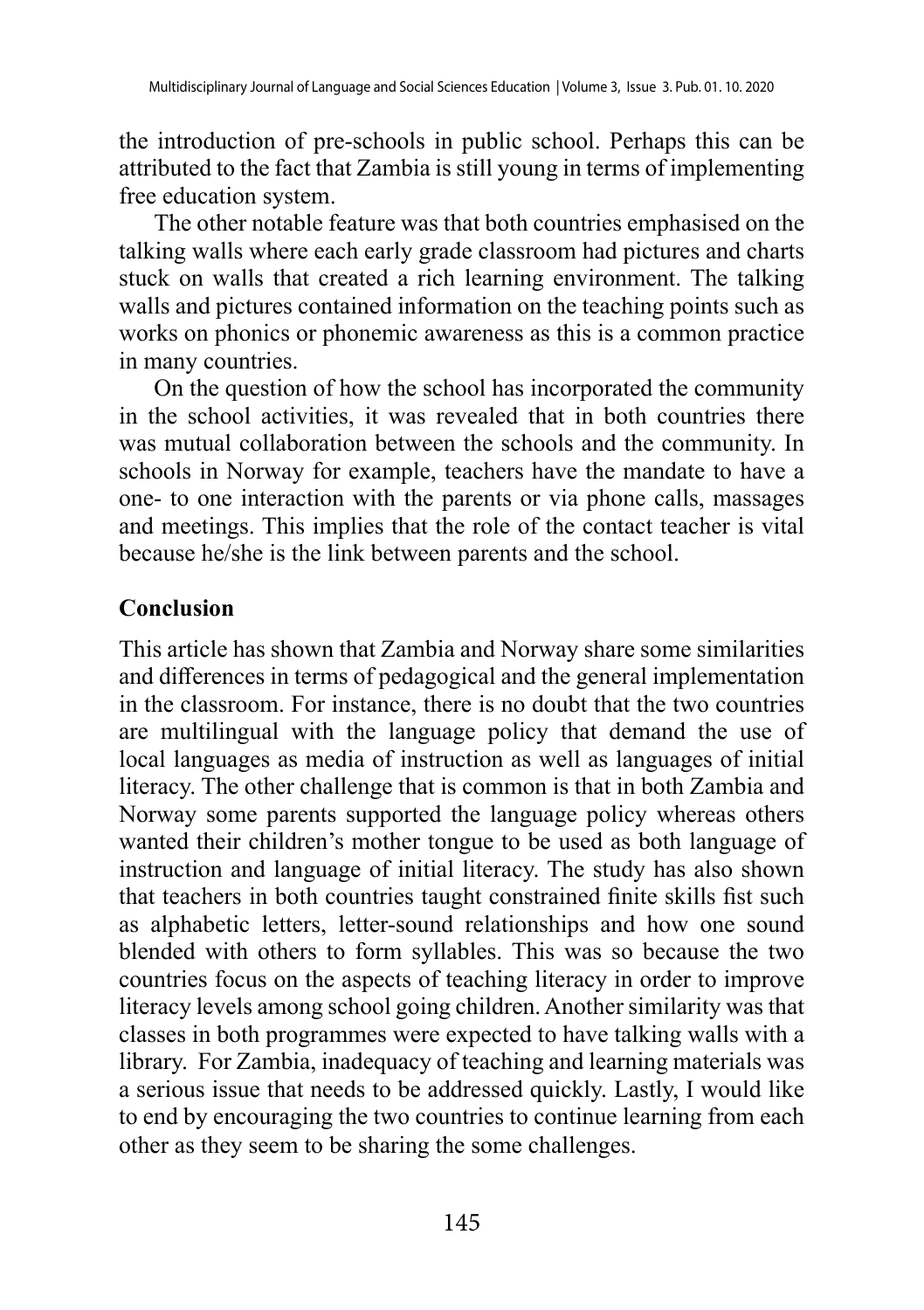### **References**

- Banda, D., Mostert, L.,& Wikan, G. (2012). *The language of education policy Implementation, practice and learning outcomesin Zambia, Namibia and Norway* (eds.) No.2. p. 39 ISBN**:** 978-82-7671-872- 0 ISSN: 1501-8571.
- Chanda, V. M. and Mkandawire, S. B. (2013). *Speak Zambian Languages: Phrase Book in Bemba, Kaonde, Lozi, Luvale, Lunda, Nyanja and Tonga, all in one.* Lusaka: unza press
- Chileshe, A. C., Mkandawire, S. B., & Tambulukani, G. K. (2018). *Primary Reading Programme versus Primary Literacy Programme in Zambia: Exploring their Similarities and Differences.* Journal of Lexicography and Terminology, Volume 2, Issue 2, pp. 77 - 102.
- Chibamba, A. C. (2012). *Factors that Lead to Low Reading Levels in Cinyanja and English Languages at the Middle Basic Level: A Case of Grade 5 Pupils Learning Under Read On Course (ROC) in Selected Basic Schools in Lusaka District.* Unpublished Thesis . The University of Zambia.
- Cummins, J. (2007). *Promoting literacy in multilingual contexts***.**  Toronto: university of Toronto.
- Cummins, J. (2007). Language interaction in the classroom: from coersive to collaborative relations of power. In G. Garcia & C. Baker (Eds), *Bilingual Education: An Introductory Reader* (pp. 108-113). Clevedon: Multilingual Matters.
- Dean, J. (1997). *Organizing Learning in the Primary School Classroom* (2nd Ed). U.S.A. Routledge.
- Dixon, L. Q., Zhao J., & Joshi, R. M. (2010). *Influence of L1 orthography on spelling English words by bilingual children: a natural experiment comparing syllabic, phonological, and morphosyllabic first languages*. Vol. 33. Pp. 211-221.
- Escamilla,K. (2009). *English Language Learners: Developing Literacy in Second-Language Learners. Report of the National Literacy Panel on Language-Minority Children and Youth. Journal of Literacy Research, 41:432–452.*
- Gerd, W. M., Louise, M.. Danbolt, A. V., Kari, N., Francis, N. & Job, H. (2007). *Reading Among Grade Six Learners in Namibia and*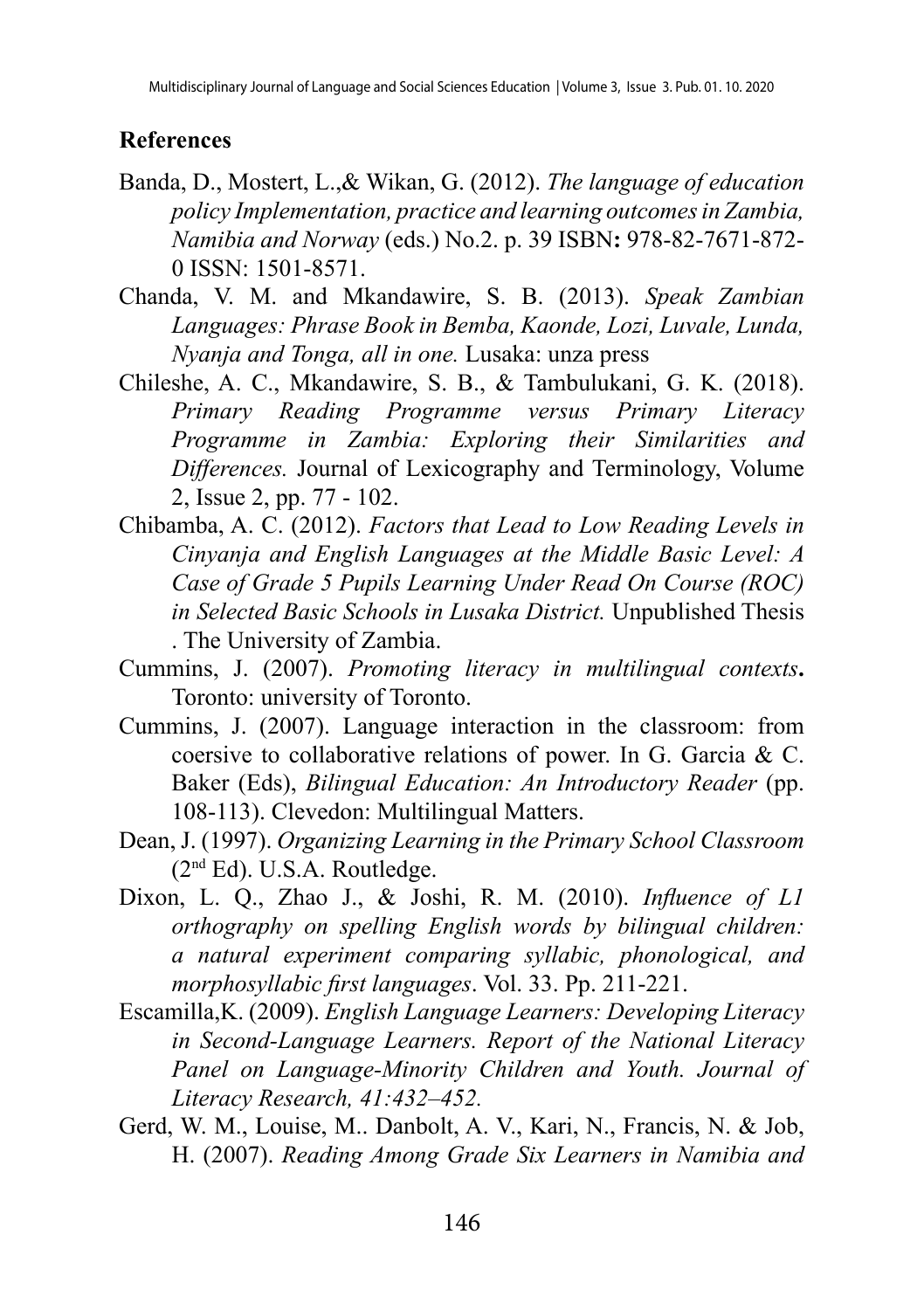*Norway: An Investigation of Reading Habits and attitudes of Learners in the Khomas and Oshana Regions of Namibia and the Hedmark Region in Norway.*

- Grant, R. A., Wong, S. D., & Osterling, J. (2007). *Developing Literacy in Second Language Learners: Critique from a Heteroglossic, Sociocultural, and Multidimensional Framework. Reading Research Quarterly, 42*(4), 59-609.
- Kashoki, E. M. (1990). *The Factor of Language in Zambia. Zambia. Kenneth Kaunda Foundation.*
- Kashoki, M. (1978). The Language Situation in Zambia. In: S. Ohannessian and M. E. Kashoki (eds.), *Language in Zambia.*  London: International African Institute.
- Mkandawire, S. B. (2017). *Familiar Language Based Instruction Versus Unfamiliar Language for the Teaching of Reading and Writing Literacy Skills: A Focus on Zambian Languages and English at Two Primary School in Lusaka*. Zambia Journal of Language Studies Volume 1, Issue 1, pp 53-81.
- Mkandawire, S. B. (2018). Literacy versus Language: Exploring their Similarities and Differences. *Journal of Lexicography and Terminology,* 2 (1), 37-55.
- Mkandawire, S. B. (2015). The State of Affairs of Cultural Literacy in Zambia's Multicultural Education System. In A. L. Jotia and J. Dudu (Ed.), *Multicultural Education Discourses: Breaking Barriers of Exclusion in Selected African Contexts* (PP. 190-204). Windhoek, Namibia: Zebra publishing (Pty) LTD
- Mkandawire, S. B. (2010). Impediments to curriculum implementation in learning institutions. *African Higher Education Review,* 8 (2), 1-15.
- Mkandawire, S. B. (2012). *An Evaluation of the Neganega Literacy Programme in Mazabuka District of the Southern Province of Zambia. Unpublished Masters Dissertation.* The University of Zambia.
- Mkandawire, S. B. and G. K. Tambulukani (2017) The role Played by the Neganega Literacy programme and Local Languages to the Development of Sustainable Adult Literacy Programming in Zambia. *Zambian Journal of Language Studies,* 1(1), 53-82.